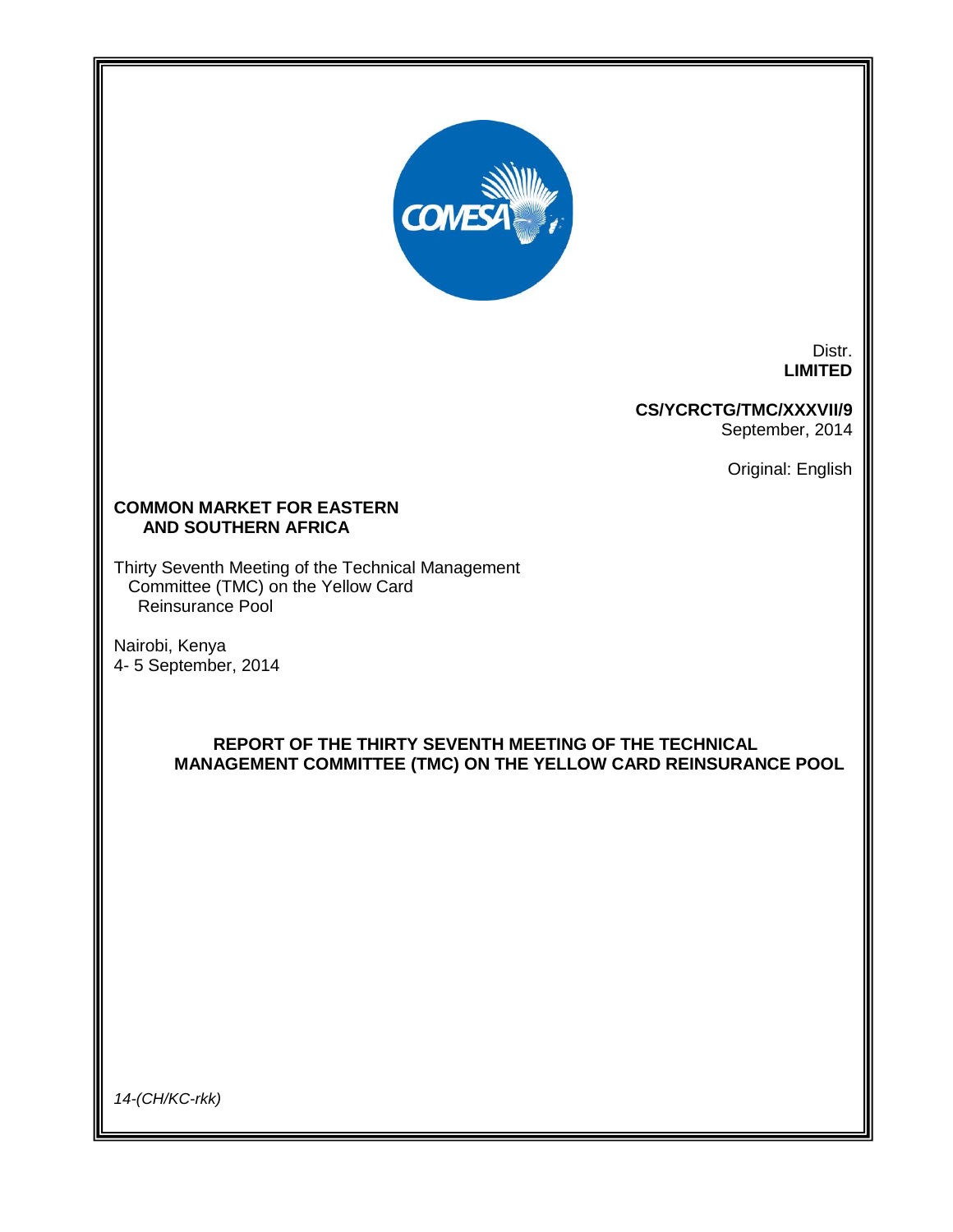## **A. INTRODUCTION**

1. The Thirty Seventh Meeting of the Technical Management Committee (TMC) of the Yellow Card Reinsurance Pool was held in Nairobi, Kenya from 4th to 5<sup>th</sup> September 2014, at the Hilton Hotel.

## **B. ATTENDANCE, OPENING OF THE MEETING, ADOPTION OF THE AGENDA AND ORGANISATION OF WORK**

## **Attendance**

2. Members of the Technical Management Committee (TMC) from Burundi, Djibouti, Kenya, Uganda and Zimbabwe attended the meeting, Ethiopia as Chairperson of the Council of Bureaux, the Pool Manager: PTA Reinsurance Company (ZEP-Re) and the COMESA Secretariat also attended the meeting as ex-officio members. DR Congo and Rwanda attended as observers. The list of participants is attached to this report as Annex II.

## **Opening of the Meeting** *(Agenda item 1)*

3. The Vice Chairperson of the Council of Bureaux on the Yellow Card Scheme, Mr. Patrick Kusikwenyu called the Meeting to order and welcomed the delegates to the 37<sup>th</sup> Meeting of the TMC and called upon Mr. Michael Mbeshi, the General Manager for Property and Administration of Kenya Reinsurance Corporation (Kenya-Re) to make a statement.

4. Mr. Michael Mbeshi welcomed participants to Nairobi, Kenya and wished them a pleasant stay. The General Manager noted with satisfaction the growth achieved by the Reinsurance Pool and underscored the need to harmonize the low limits of third party motor vehicles Insurance Liabilities in order for motorists and road accident victims to enjoy the same cover and benefits in all Member States party to the scheme.

5. In conclusion, the General Manager urged members to continue with the awareness Programmes and reiterated the commitment of Kenya-Re to the successful implementation of the scheme in Kenya.

6. Mr. Berhane Giday, Chief Progamme Officer of the Yellow Card and RCTG Schemes at the Secretariat, joined Mr. Michael Mbeshi, the General Manager for Property and Administration of Kenya Reinsurance Corporation (Kenya-Re) in welcoming members of the Technical Management Committee to the 37<sup>th</sup> TMC on behalf of the Secretary General of COMESA.

7. In his statement, he thanked the General Manager and Kenya Reinsurance Corporation (Kenya-Re) for the continued support given to the Yellow Card Scheme and other COMESA Programmes and for Kenya-Re's commitment and participation in COMESA Institutions such as ZEP-RE and ATI.

8. He then drew the attention of the TMC on among others the Agenda Items on the Draft study report on the low limit of liabilities of Third Party Motor vehicle insurance in some Member States and the implementation of the Yellow Card Management Information System (YC-MIS) and urged them to thoroughly consider the reports and make recommendations with a view to enhance the operations of the Yellow Card scheme.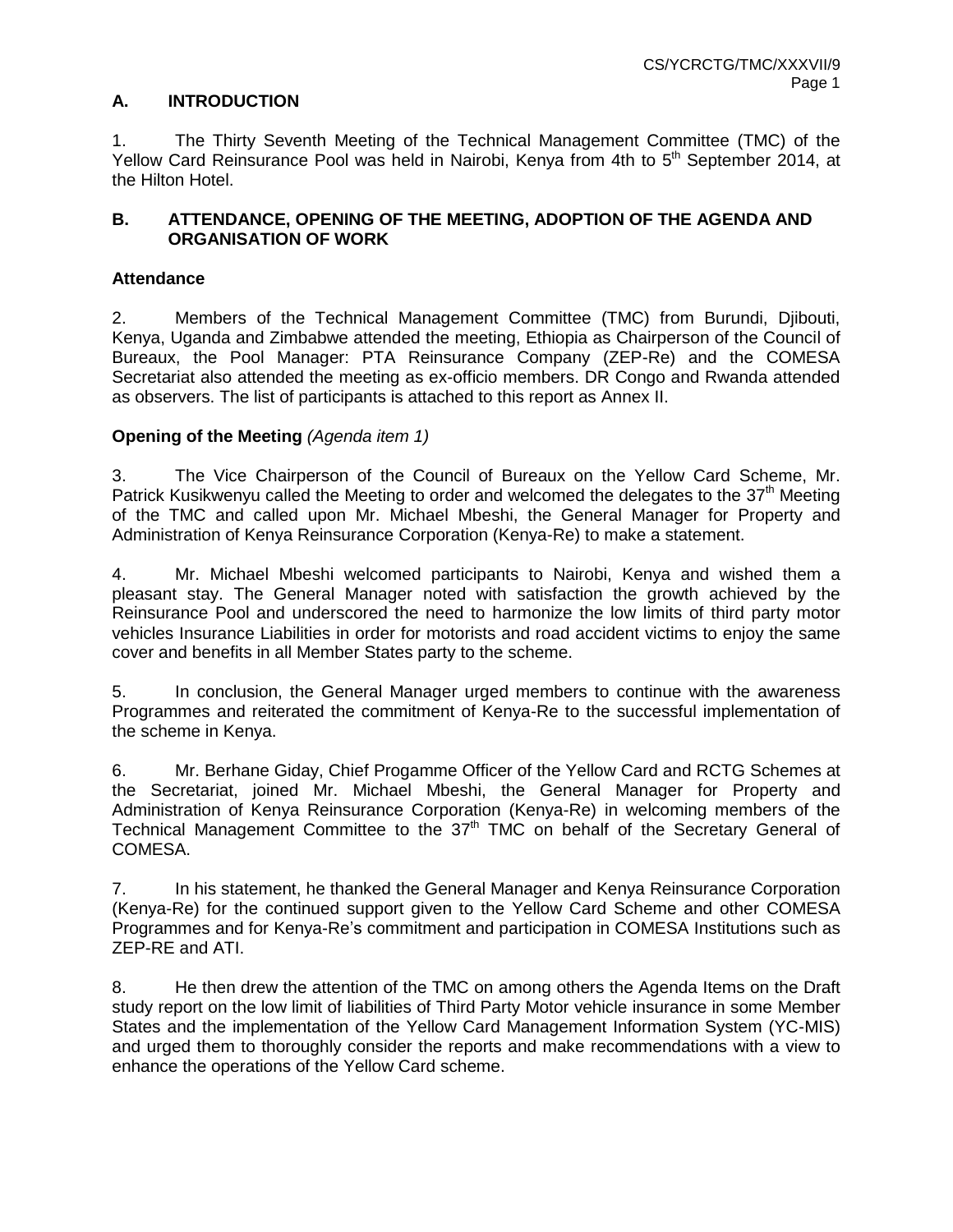9. He thanked the TMC members and the Pool Managers for the success achieved in the management and operations of the Pool.

### **Adoption of the Agenda and Organisation of Work** *(Agenda Item 2)*

- 10. The meeting adopted the following agenda with amendments:
	- 1. Opening of the Meeting
	- 2. Adoption of the Agenda and Organization of Work
	- 3. Progress Report on the implementation of the Decisions of the Council of Bureaux and recommendations of the Technical Management Committee
	- 4. Study report on the low limits of liability and other issues affecting the operations of the Yellow Card Scheme
	- 5. Pool Managers' progress report on the operations of the Yellow Card Reinsurance Pool
	- 6. Reinsurance Pool Financial Highlights as at 31<sup>st</sup> July 2014
	- 7. Pool Manager's Report and Financial Statement, year ended 31<sup>st</sup> December 2013
	- 8. Progress report on the implementation of the YC-MIS a) Implementation of the YC-MIS Country reports; and b) Implementation and development of the YC-MIS
	- 9. Draft financial statement of the Yellow Card Council of Bureaux for 2013/2014 fiscal year
	- 10. Date and Venue of the next TMC Meeting
	- 11. Any Other Business
	- 12. Adoption of the Report and Closure of the Meeting
- 11. The Committee adopted the following working hours:

## *Thursday, 4 th September 2014*

| Morning   | ٠<br>٠ | $09:00 - 13:00$ hours |
|-----------|--------|-----------------------|
| Afternoon |        | $14:00 - 18:00$ hours |

# *Friday, 5 th September 2014*

| Morning   | Report preparation and free morning for the delegates         |
|-----------|---------------------------------------------------------------|
| Afternoon | 16:30-17:00 Adoption of the Report and Closure of the Meeting |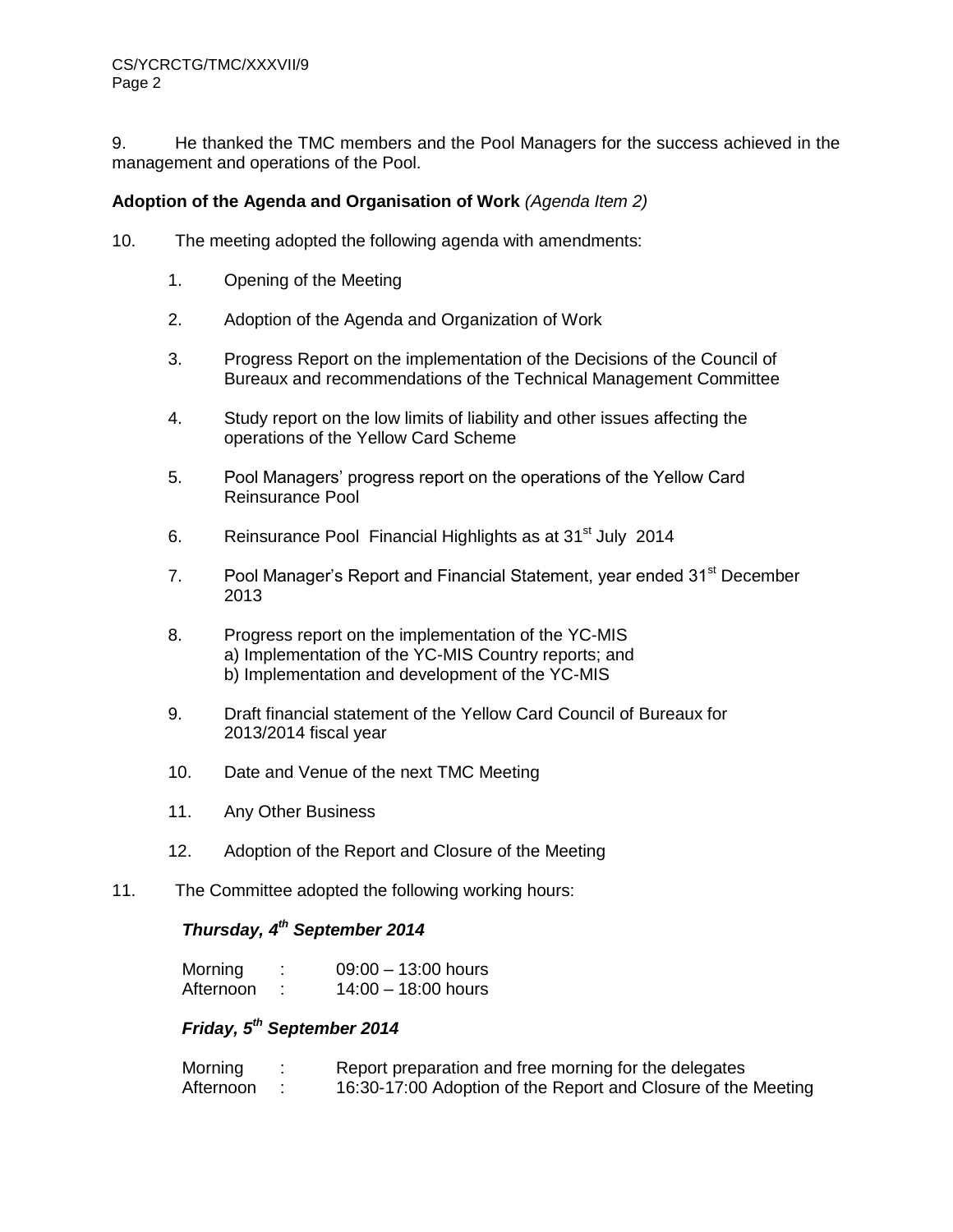## **C. ACCOUNT OF PROCEEDINGS**

#### **Progress Report on the implementation of the Decisions of the Council of Bureaux and Recommendations of the Technical Management Committee (TMC)** *(Agenda Item 3)*

12. The Secretariat presented document No. **CS/YCRCTG/TMC/XXXVII/2**: Progress Report on the Implementation of the Decisions of the Council of Bureaux and Recommendations of the Technical Management Committee (TMC). In doing so, the Secretariat provided details on the progress made since the last TMC meeting. The highlights of the report were as follows:

#### **a) Capacity Subscription**

13. The TMC was informed that the position regarding payment of Capacity Subscription to the Yellow Card Reinsurance Pool had not changed as the National Bureaux of Malawi and Sudan had not paid their share of capacity subscriptions.

14. The TMC was further informed that the Secretariat had mounted a mission to Malawi in November 2013 and engaged the National Bureau of Malawi on the issue of Yellow Card operations in the country. Following Stakeholders' Workshop on the issue, the TMC noted that the following was agreed upon:

- i) To establish a Task Force to review the issues and come up with recommendations to strengthen the operations of the scheme in Malawi and the Task Force should include among others:
	- a) A member of the Secretariat; and
	- b) A representative of the Government.
- ii) Task Force to come up with a Strategy on how to engage Mozambique to join the Scheme;
- iii) To adopt measures to take advantage of the available business opportunities;
- iv) To review the Institutional arrangement to make it effective;
- v) To share the experiences of member National Bureaux on meeting their obligations;
- vi) To spearhead the engagement on the implementation of the harmonization of the COMESA Yellow Card Scheme with SADC Fuel Levy system and Third Party systems; and
- vii) To work with the Secretariat to lift the sanction, get decision of the Council for the cancellation of arrears of budget contribution and make commitment to meet current obligations and capacity subscription to the Pool.

15. In the ensuing discussion, the meeting expressed concern on the non-settlement of capacity subscriptions and budget contributions by the National Bureaux of Malawi and Sudan and thus the issue should be brought to the attention of their respective Governments for intervention and resolve the issues.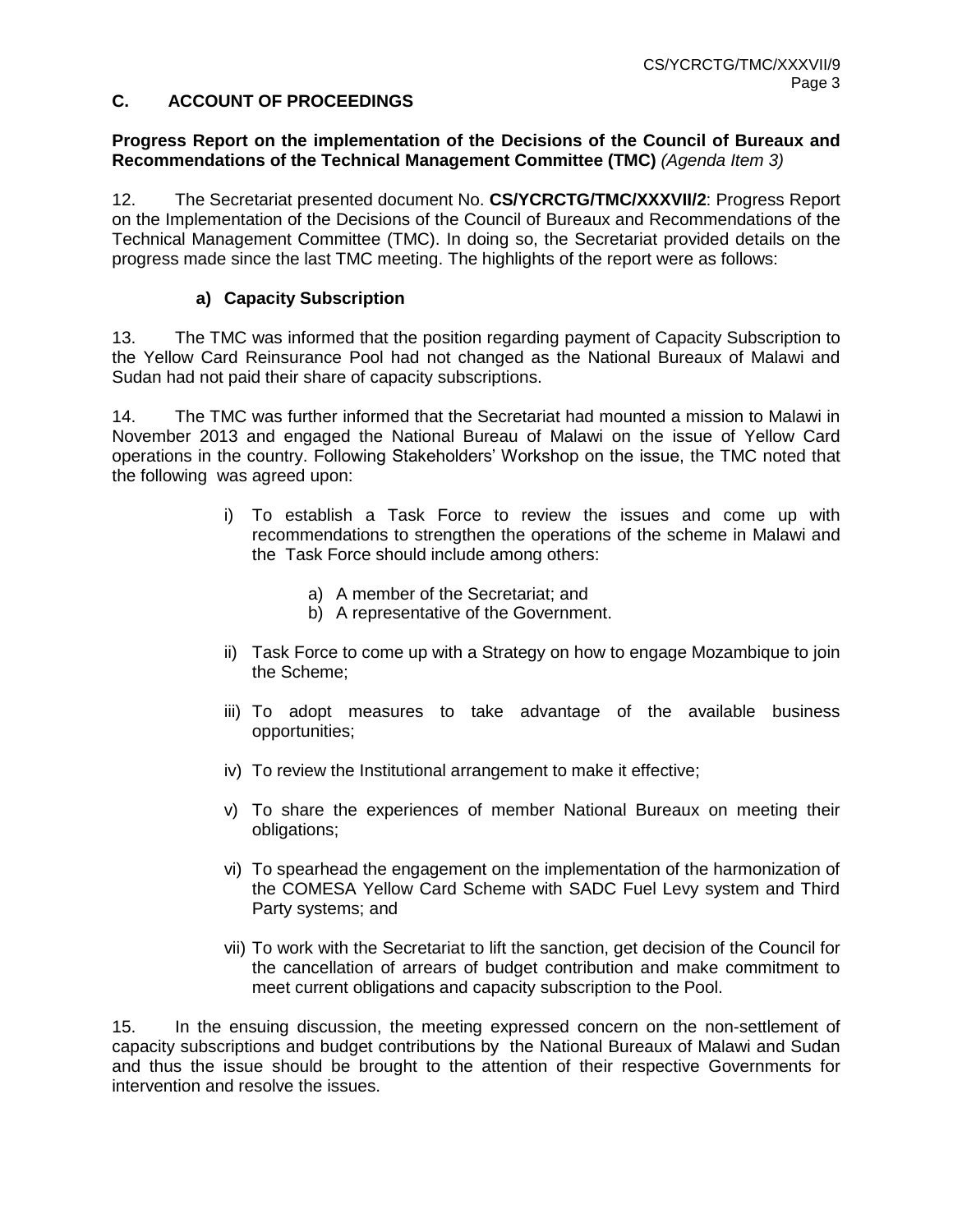#### **Recommendations**

16. The TMC recommended that the Secretariat should:

- i) Continue the engagement with National Bureaux of Sudan and Malawi and report the status of the progress to the next meeting of the Council of Bureaux, and
- ii) Write to the Governments of Malawi and Sudan requesting them to intervene and resolve the issue of the National Bureaux failure to meet their obligations of the Yellow Card scheme.

## **b) Settlement of outstanding Inter-Bureaux Claim reimbursements**

17. The TMC was informed that the Secretariat liaised with concerned National Bureaux regarding settlement of long outstanding claims reimbursement on account of the National Bureau of DR Congo and that no progress had been made as no claims supporting documents were sent to the concerned Bureaux.

18. In the discussion that followed, the National Bureau of DR Congo informed the meeting that they had already provided all the documents required and would once again provide the same documents to the Secretariat during the RCTG Meeting which would be held at the end of September 2014 in Lusaka, Zambia.

19. The National Bureau of Kenya also expressed concern on the lack of response from the National Bureau of Tanzania on claims handled on their behalf and underlined that it would be difficult, under such circumstances to continue to handle and settle claims on behalf of the National Bureau of Tanzania.

## **Recommendations**

- 20. The Meeting recommended that:
	- i) The National Bureau of DR Congo should provide the required claim supporting documentation to the National Bureaux of Tanzania, Zambia and Zimbabwe at the earliest possible time for them to be able to authorize the Reinsurance Pool to reimburse the National Bureau of DR Congo , and
	- ii) The National Bureau of Tanzania should respond promptly to the requests made by National Bureaux on claims and other matters.

## **c) National Stakeholders' Sensitization Workshops**

21. The TMC was informed that pursuant to the  $36<sup>th</sup>$  TMC Meeting recommendation that the National Bureaux should organize Stakeholders' Workshops to sensitize their members on the Yellow Card Scheme, the National Bureau of Zambia informed the Secretariat that it would hold a series of National Workshops and requested the Secretariat to provide support. However due to resource limitations, the Secretariat was not able to participate at the National Workshops.

22. In the discussion that followed, the National Bureau of Kenya, Uganda and Zimbabwe informed the TMC that they had conducted Stakeholders workshops. The meeting also pointed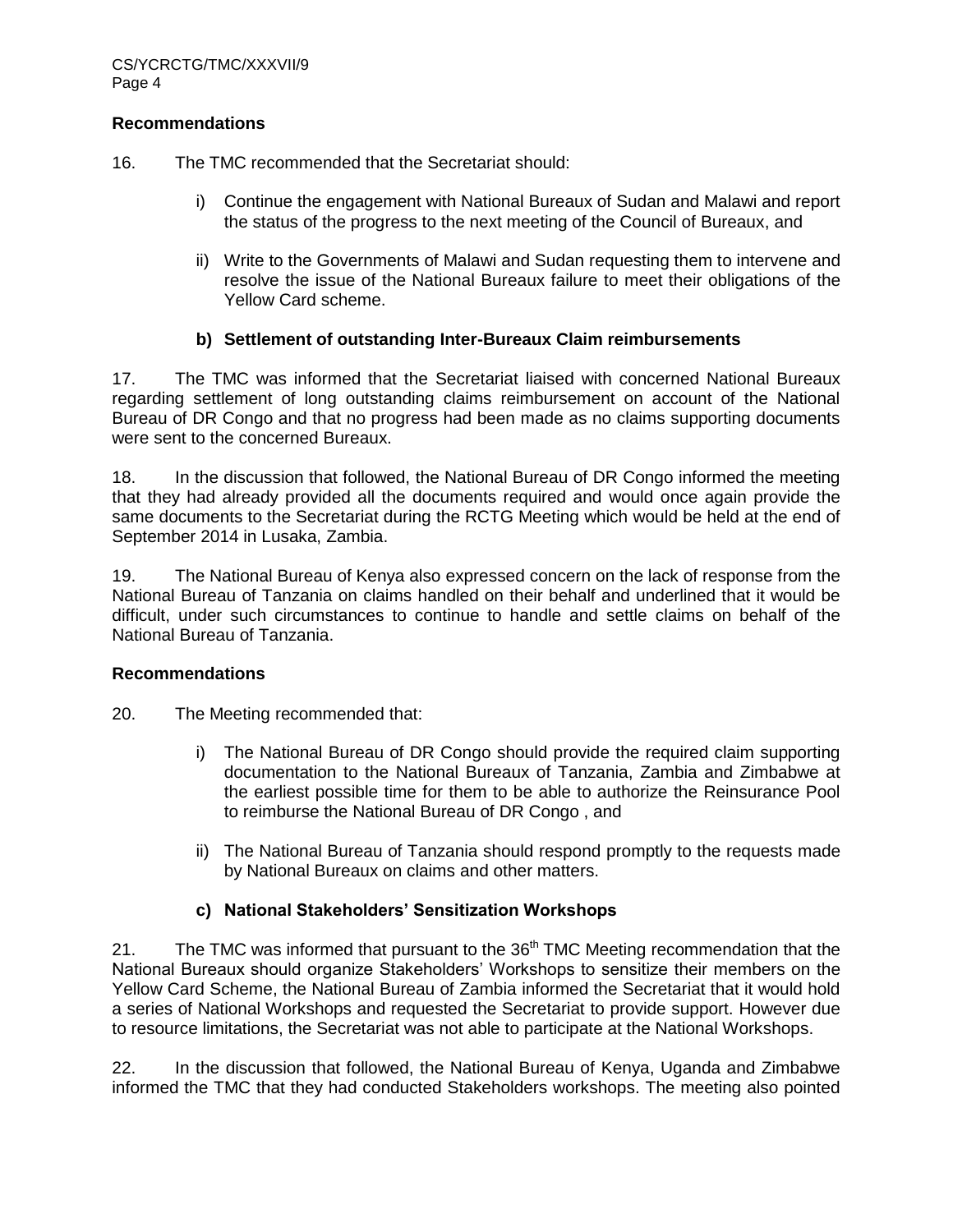out that National Bureaux which requires Secretariat's support in conducting National Workshops should cover the Secretariats travel expenses.

#### **Recommendation**

23. The TMC recommended that the Secretariat should prepare brochures and fliers in English and French and provide to National Bureaux for use during National Stakeholders Workshops.

#### **d) Harmonization of the Regional Third Party Insurance systems**

24. The TMC was informed that the drafted Memorandum of Understanding (MoU) on the Harmonization of the Regional Third Party Motor vehicle Insurance systems was presented to the 20<sup>th</sup> Meeting of the Infrastructure Sub-Committee of the COMESA/EAC/SADC Tripartite Task Team held in July 2013 in South Africa. The meeting was further informed that the Infrastructure Sub-Committee recommended that the Tripartite Task Force considers and adopts the Zero Draft MoU on the Harmonization of Compulsory Third Party Motor Vehicle Liability Insurance Scheme as a working draft.

### **e) Retrieval of un-used old Yellow Card books from member Insurance Companies**

25. The TMC was informed that despite the Secretariat sending repeated reminders to the National Bureaux to implement the directive of the  $27<sup>th</sup>$  Council Bureaux Meeting on withdrawing of unused phased out Yellow Card books and dispose them off, only the National Bureaux of Djibouti, DR Congo, Rwanda, Uganda and Zambia had reported having retrieved the books from their member Primary Insurance companies.

26. The TMC was further informed that other member Primary Insurance companies had resisted to handover the unused phased out Yellow Card books back to their National Bureaux as they had paid for them.

#### **Recommendations**

- 27. The TMC recommended that:
	- i) The National Bureaux of Burundi, Ethiopia, Sudan, Kenya, Malawi, Tanzania and Zimbabwe should in liaison with their member Insurance Companies agree on the best possible method of retrieving all unused old Yellow Card books from circulation and dispose them off; and
	- ii) The National Bureaux should provide to the Secretariat and Pool Managers a list of all unused and disposed off Yellow Card books and also a status report to the 28<sup>th</sup> Meeting of the Council of Bureaux.

## **f) Administrative Matters**

28. The TMC was informed that Mrs. Brenda Chizyuka had not fully recovered to resume her duties and had requested for another extension of her sick leave which was forwarded to the Division of Administration for guidance on the request. The Administration Division appreciated the generosity of the Secretary General for his decision to allow Mrs Chizyuka to be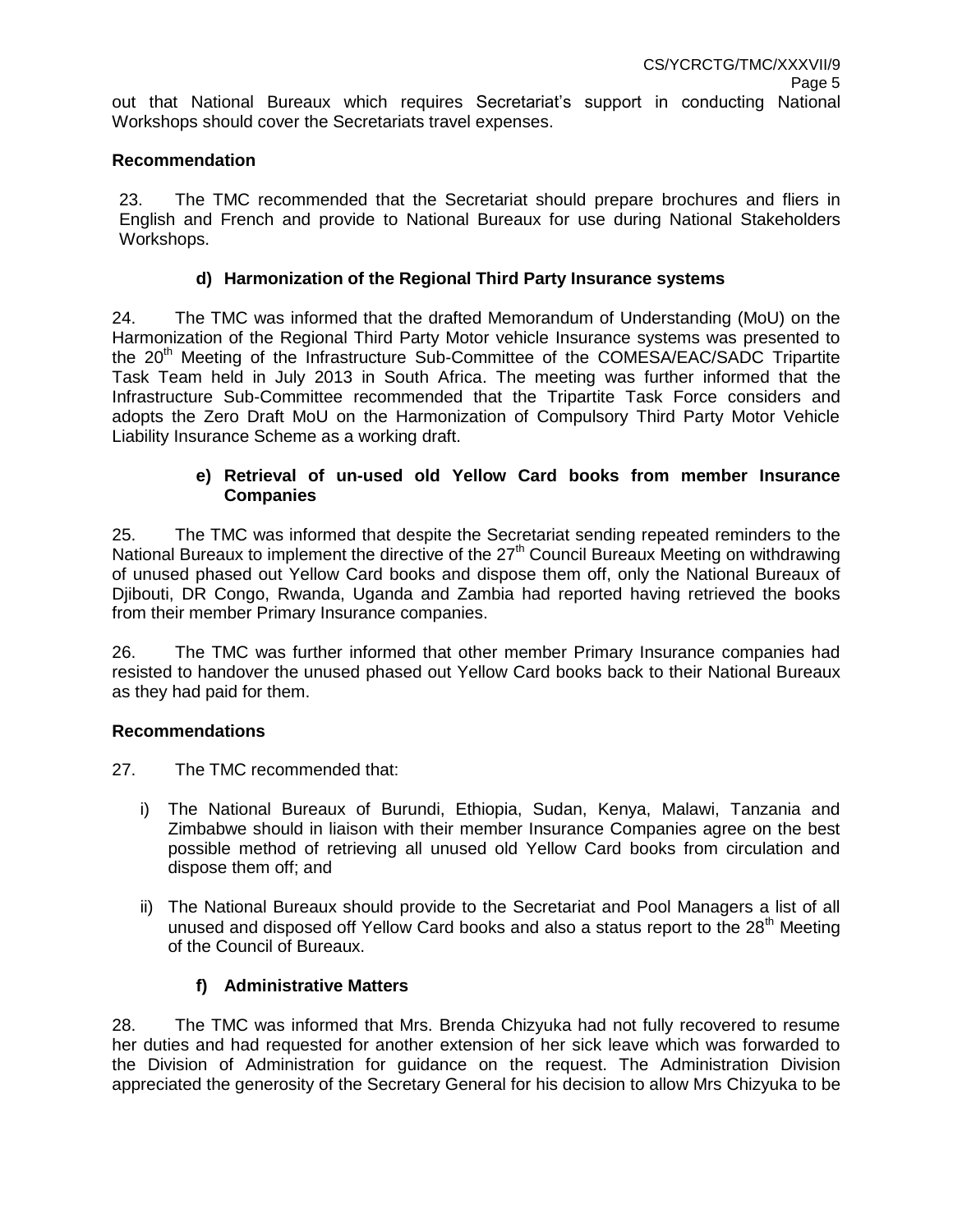on sick leave for over two years with full pay and advised that it was time that her case be considered in line with staff Rules and regulations.

29. Regarding the recruitment of the Short Term Administrative Assistant and YC-MIS IT Expert, the TMC was informed of the progress made as follows:

- i) YC-MIS IT Expert: Mr Musa Tondolo was recruited effective 1<sup>st</sup> July 2014 for a one year contract; and
- ii) The Administration Assistant, Mrs Edna Mulumo appointed for the post was not able to take up the position due to reasons beyond her control.

30. The TMC was further informed that the Secretariat would finalize the recruitment of a Short Term Administrative Assistant before the 28<sup>th</sup> Meeting of the Council of Bureaux.

## **g) Budget Contributions**

31. The TMC was informed that the National Bureaux of Djibouti and Rwanda had settled their contributions to the Yellow Card Council budget while the National Bureaux of DR Congo had promised to settle their arrears of budget contributions.

32. The TMC was further informed that the National Bureaux of Malawi and Sudan were yet to make payments towards their budget contributions. The meeting was also informed that a total of US\$565,444.33 was outstanding from the National Bureaux of DR Congo, Malawi and Sudan which had strained the Secretariat in meeting its recurrent expenses and mission activities.

33. In the ensuing discussion, the National Bureau of DR Congo assured the TMC that it would settle its budget contribution arrears before the next meeting of the Council of Bureaux which would be held at the end of October 2014.

## **Recommendations**

- 34. The TMC recommended that:
	- i) The Secretariat to continue engaging the National Bureaux of Sudan and Malawi to meeting their financial obligations to the Yellow Card Scheme;
	- ii) The National Bureau of DR Congo should settle their budget contribution arrears at the earliest possible time preferably before the 28<sup>th</sup> Meeting of the Council of Bureaux;
	- iii) The Council of Bureaux should consider further measures or sanction on National Bureaux who failed to meet their obligation for three consecutive years; and
	- iv) The Council of Bureaux should consider the issue of deficit in the Council of Bureaux budget caused by non-payment of budget contributions by the National Bureaux of Sudan and Malawi, as the deficit affects the Secretariat in fulfilling its contractual obligations and carrying out its annual activities.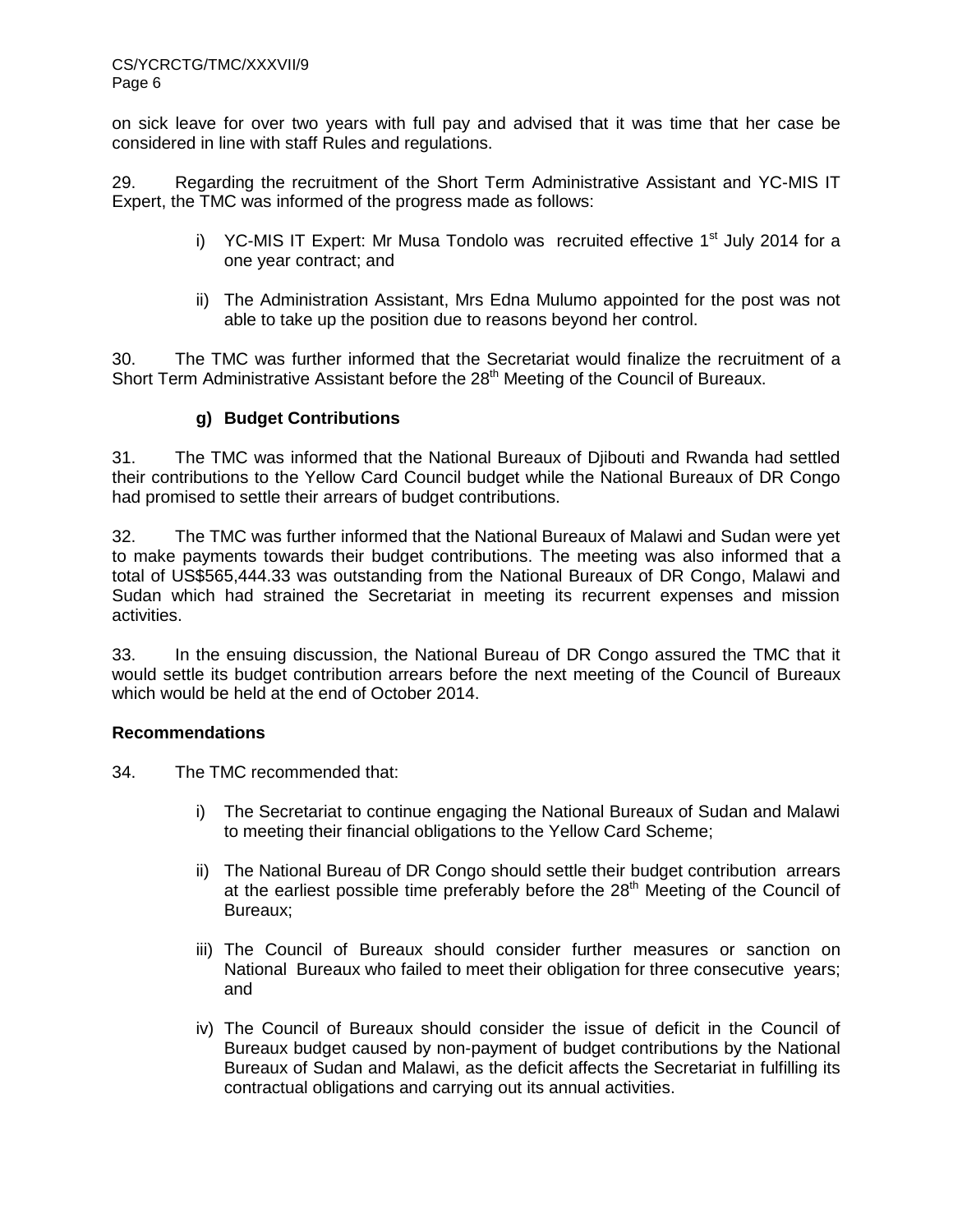#### **Study Report on low limits of third party liability and other issues affecting the operation of the Yellow Card Scheme** *(Agenda Item 4)*

35. The Consultant presented document No. **CS/YCRCTG/TMC/XXXVII/5**: Study Report on low limits of third party liability and other issues affecting the operation of the Yellow Card Scheme. In doing so, the Consultant informed the TMC that in pursuant to the decision of the 26<sup>th</sup> Meeting of the Council of Bureaux, the study was conducted and seven (7) Member States selected randomly were visited for data collection, soliciting of views and comments from the stakeholders, namely: Djibouti, Ethiopia, Kenya, Rwanda, Sudan, Uganda and Zambia.

36. The Meeting was also informed that the draft report was submitted to the 36<sup>th</sup> Meeting of the TMC for views and comments and accordingly the report was reviewed taking into account the comments and views provided by the member Bureaux and the Secretariat.

37. The TMC was further informed that the methodology used in the data collection included among others, literature and report reviews, stakeholders interviews and questionnaires and after analyzing the data and the findings of the study, the following conclusions were made:

- i) Variances in the YC limits of liability among different participating member states create a situation where Member States do not have equal opportunity to claim the same amounts from the Pool.
- ii) The Yellow Card is not seen as a fair tool for compensation because of low limits of liability, variances and weaknesses in the laws of different countries.
- iii) Where the limits of liability are low, (such as in Uganda- US\$.200.00 for injury and as little as US \$ 2,000 for death in the Ethiopian Law governing third party limits of liability), people feel that litigation gives them a chance of more equitable compensation than insurance.
- iv) Third party accident victims prefer to impound vehicles as lien against higher and more equitable compensation amounts which they are entitled to claim from vehicle owners through courts of law.
- v) Disparities in the Volume of vehicular traffic, geographical positions, size of the national economies of the COMESA member countries also affect the performance of the Yellow Card.
- vi) The Insurance Regulatory Authorities do not apply the mandate granted to them in the Operations Manual under Section IV to monitor and supervise the activities of the National Bureaux as they view their jurisdictions to be national rather than regional.
- vii) Delayed Yellow Card verifications and claim settlement cause frustration and as such many stakeholders have lost confidence in the Yellow Card.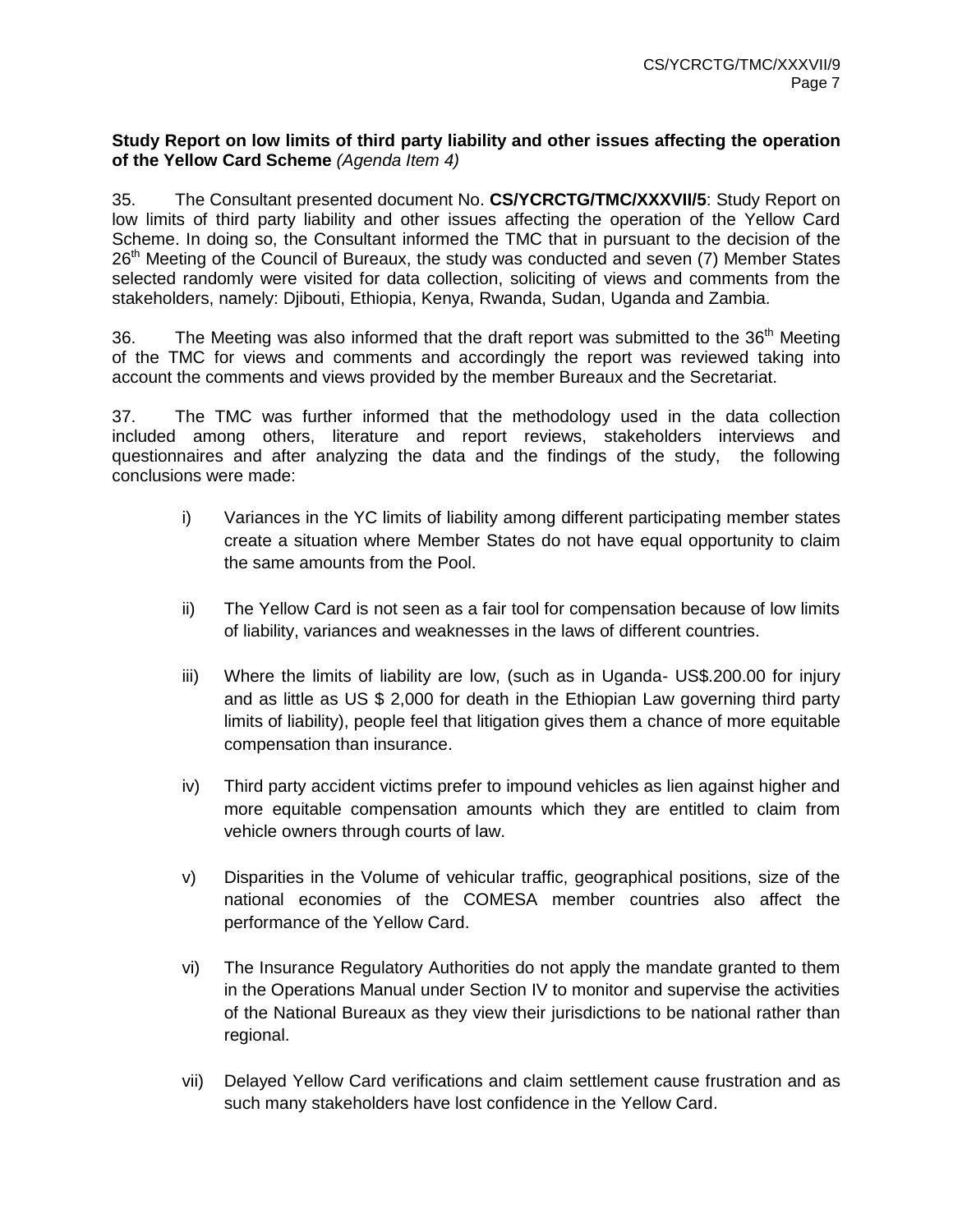- viii) The cost of handling claims by the NBs sometimes exceeds 5% of the cost of the claim amount.
- ix) There is no ceiling on how much a Bureau can claim from the Reinsurance Pool.
- x) Insurance companies with low volumes of business on the Yellow Card fail to remit their annual budget contributions to the Council of Bureaux because the budget contributions are a uniform figure across the region and not dependent on the volume of business.
- xi) Yellow Card Issuing companies are not usually invited to the Yellow Card meetings where only National Bureaux are invited, hence there are knowledge gaps in the Yellow Cards operations.
- xii) Card processes as staff that are deployed to handle the Yellow Card often get moved.
- xiii)There is low awareness by the public on the existence of the Yellow Card.
- xiv)The transporter is faced with a myriad of paper requirements in order to execute an international trip, which can be burdensome to a transporter who may have a very large fleet of vehicles, all going in different directions every time.
- 38. In the discussion that followed:
	- i) The meeting made general and specific remarks and observed that the recommendations made in the study on the low limits of liability should consider among others, the implications of the recommendations on the different stakeholders, namely: the insurance company, the victims and the insured.
	- ii) The report contains fundamental issues which need sufficient time to thoroughly consider and make recommendations.

#### **Recommendations**

- 39. The TMC recommended that:
	- i) The Secretariat should circulate the draft study report to all National Bureaux to review the findings, recommendations and give their comments at the earliest possible time by September 30<sup>th</sup> 2014;
	- ii) The Consultant should review the draft study report taking into account the comments submitted by the National Bureaux; and
	- iii) The revised draft study report should be submitted to the  $28<sup>th</sup>$  Meeting of the Council of Bureaux for considerations. One additional day of meeting should be dedicated for the purpose of consideration of the draft study report.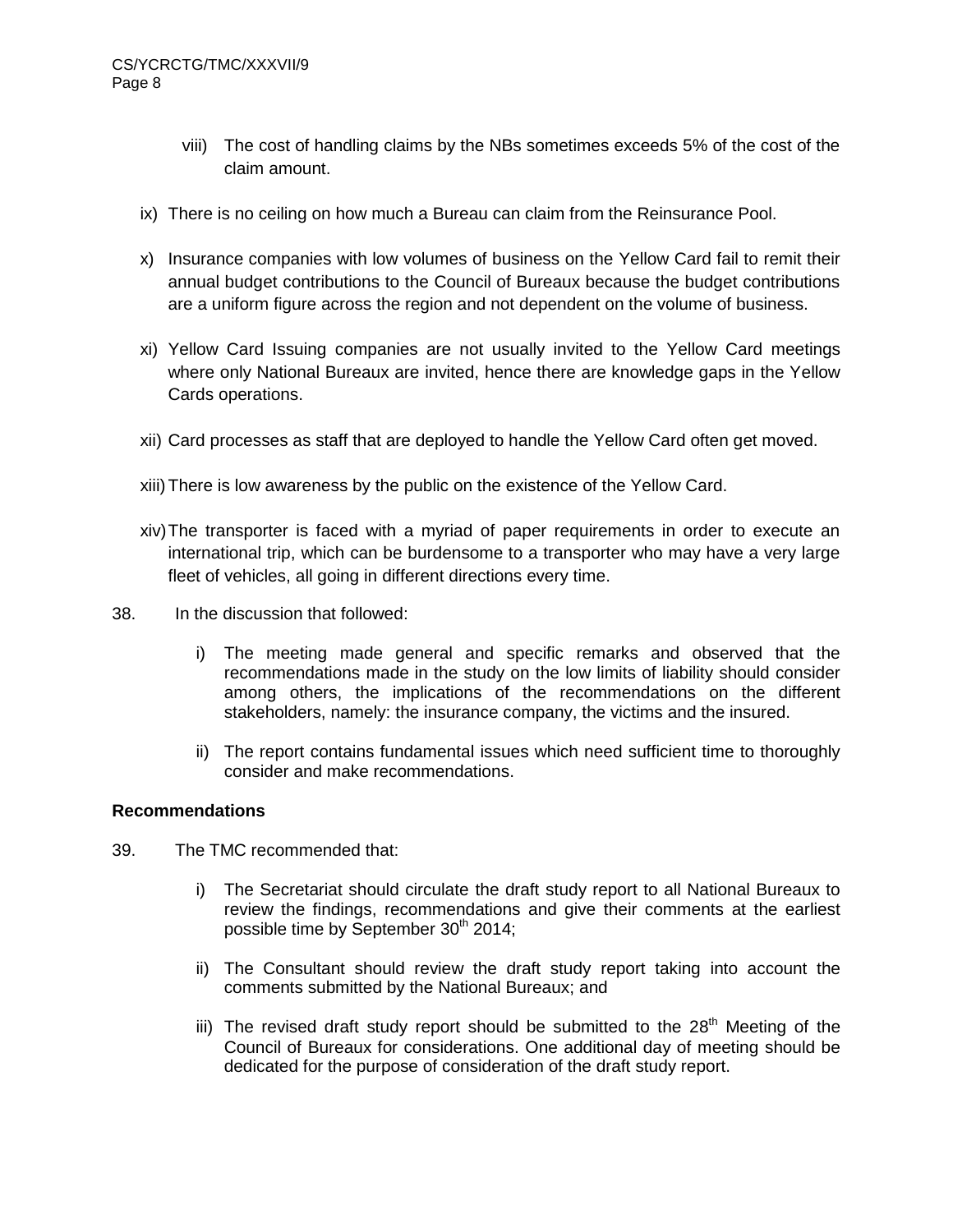**Progress report of the Pool Managers on the operations of the Yellow Card Reinsurance Pool** *(Agenda Item 5)*

40. A representative of the Pool Managers presented document number **CS/YCRCTG/TMC/XXXVII/5**: Progress Report on the operations of the Yellow Card Reinsurance Pool as at 31<sup>st</sup> July 2014 and the highlights of the presentation were as follows:

# **a) Premium returns**

41. On the premium returns, the TMC was informed that the premium booked by the Pool for the period under review on the Pool Manager's 30% share was US\$ 1,805,505 representing an increase of 51.1% compared to US\$ 1,194,933 recorded during the same period in 2013. The TMC was also informed that the significant growth was attributed to the positive response from National Bureaux on submission of premium returns. The summary of written premiums and returns submitted by each National Bureau is shown in table I and II in Annex 1.

42. The TMC was further informed that despite the increase in premiums booked, returns were not received from the National Bureaux of Eritrea, Malawi and Sudan.

# **b) Premium collection**

43. The TMC noted the status of premium collection as shown in table II of Annex 1.

44. In the discussion that followed, the meeting was informed that the decrease shown in some National Bureaux were due to non submission of returns or returns submitted were not reflected in the table.

45. The meeting commended the National Bureau of Kenya for the record breaking of US\$2 million premium income generated during the period under consideration.

## **c) Settlement of Inter-Bureaux & Pool Claims**

46. The TMC noted the status of claims as follows :

## **i) Inter-Bureau Claims**

47. The TMC was informed that the amount owed to the Pool as at  $31<sup>st</sup>$  July 2014 amounted to US\$ 622,047 compared to the outstanding of US\$535,028 as at  $31<sup>st</sup>$  December 2013 as shown in the schedule below.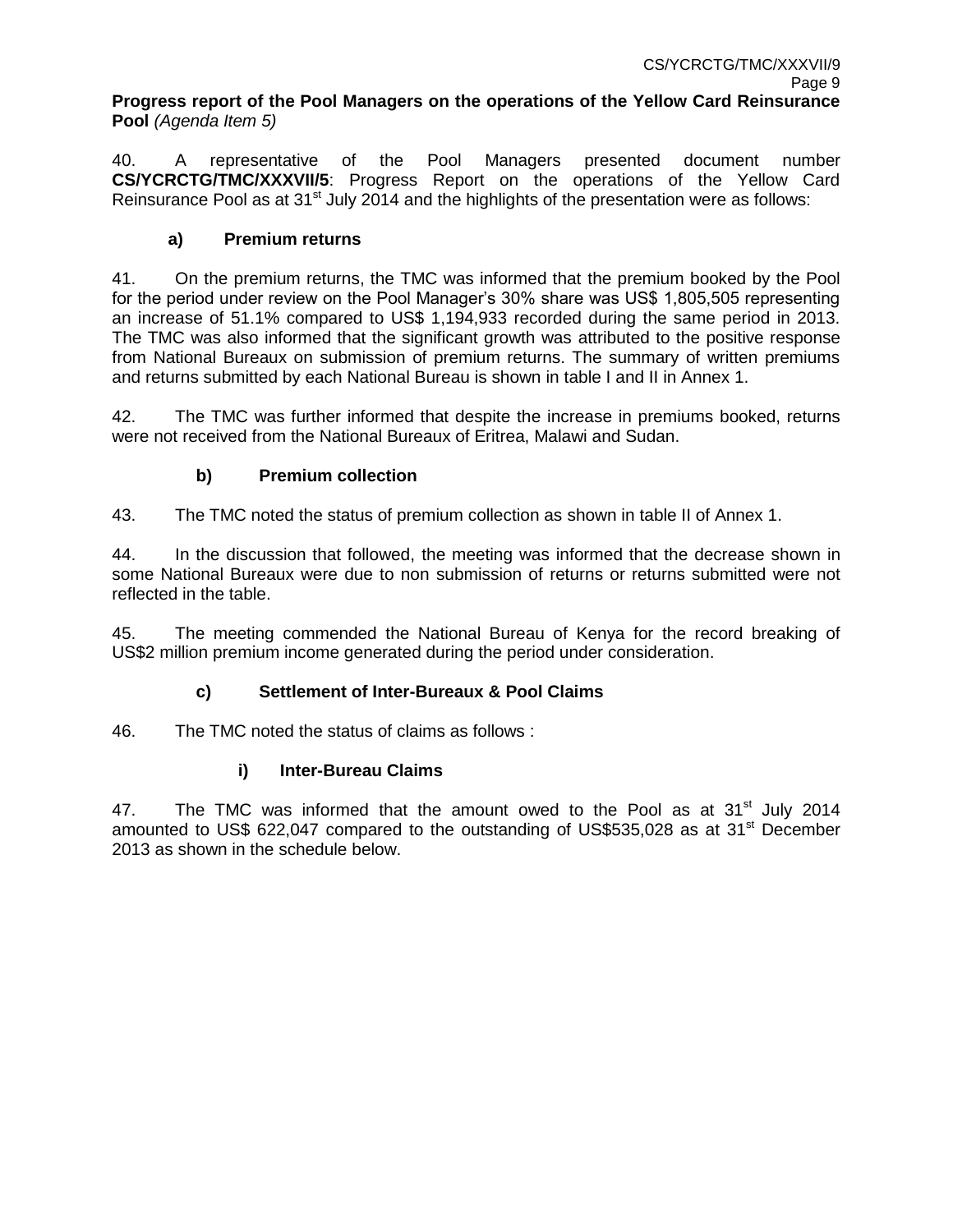|                                            | <b>Handling</b> |               |               |  |
|--------------------------------------------|-----------------|---------------|---------------|--|
| <b>Issuing Bureau</b>                      | <b>Bureau</b>   | <b>Jul-14</b> | <b>Dec-13</b> |  |
|                                            |                 | US\$          | US\$          |  |
| N.B.Ethiopia                               | N.B.Djibouti    | 388,037       | 276,301       |  |
| N.B.Djibouti                               | N.B.Ethiopia    | 6,814         | 6,814         |  |
| N.B.Kenya                                  | N.B.Rwanda      | 7,872         | 7,872         |  |
| N.B.Kenya                                  | N.B.Uganda      | 107,204       | 107,204       |  |
| N.B.Rwanda                                 | N.B.Burundi     | 7,513         | 7,513         |  |
| N.B.Rwanda                                 | N.B.Tanzania    | 40            | 40            |  |
| N.B.Rwanda                                 | N.B.Uganda      | 39,798        | 64,515        |  |
| N.B.Uganda                                 | N.B.Burundi     | 15,707        | 15,707        |  |
| N.B.Uganda                                 | N.B.Kenya       | 6,534         | 6,534         |  |
| N.B.Zambia                                 | N.B.Kenya       | 7,292         | 7,292         |  |
| N.B.Tanzania                               | N.B.Burundi     | 16,168        | 16,168        |  |
| N.B.Tanzania                               | N.B.Uganda      | 2,677         | 2,677         |  |
| N.B.Burundi                                | N.B.Uganda      | 16,391        | 16,391        |  |
| <b>Sub-Total</b>                           |                 | 622,047       | 535,028       |  |
| Provision for bad<br>and doubtful<br>debts |                 | (331, 204)    | (331, 204)    |  |
| <b>TOTAL</b>                               |                 | 290,843       | 203,824       |  |

## **ii) Pool Claims**

48. The TMC was informed that the Pool had handled Inter-Bureaux claims since inception amounting to over US\$11,970,333.97 on behalf of issuing Bureaux out of which US\$3, 750,245.33 was Pool's share and US\$ 8,220,088.64 was recoverable from the Reinsurers as in schedule below:

| <b>STATUS</b> | <b>TOTAL</b>  | <b>RETAINED</b> | <b>RETRO</b> |
|---------------|---------------|-----------------|--------------|
| Outstanding   | 6,862,467.70  | 1,787,339.70    | 5,075,128.00 |
| Settled       | 5,107,866.27  | 1,969,934.71    | 3,137,931.56 |
| <b>TOTAL</b>  | 11,970,333.97 | 3,750,245.33    | 8,220,088.64 |

## **d) Collection of Excess of Loss premium**

49. The TMC noted that the Excess of Loss Premiums due from members since inception of the Pool amounted to US\$ 1,146,851 out of which only US\$ 128,768 had been settled by the National Bureaux of Ethiopia, Kenya and Uganda. .

50. In the discussions that followed, the meeting was informed as follows :

i) The National Bureau of Kenya assured the meeting that it would settle claim owed to the Pool before end of September 2014; and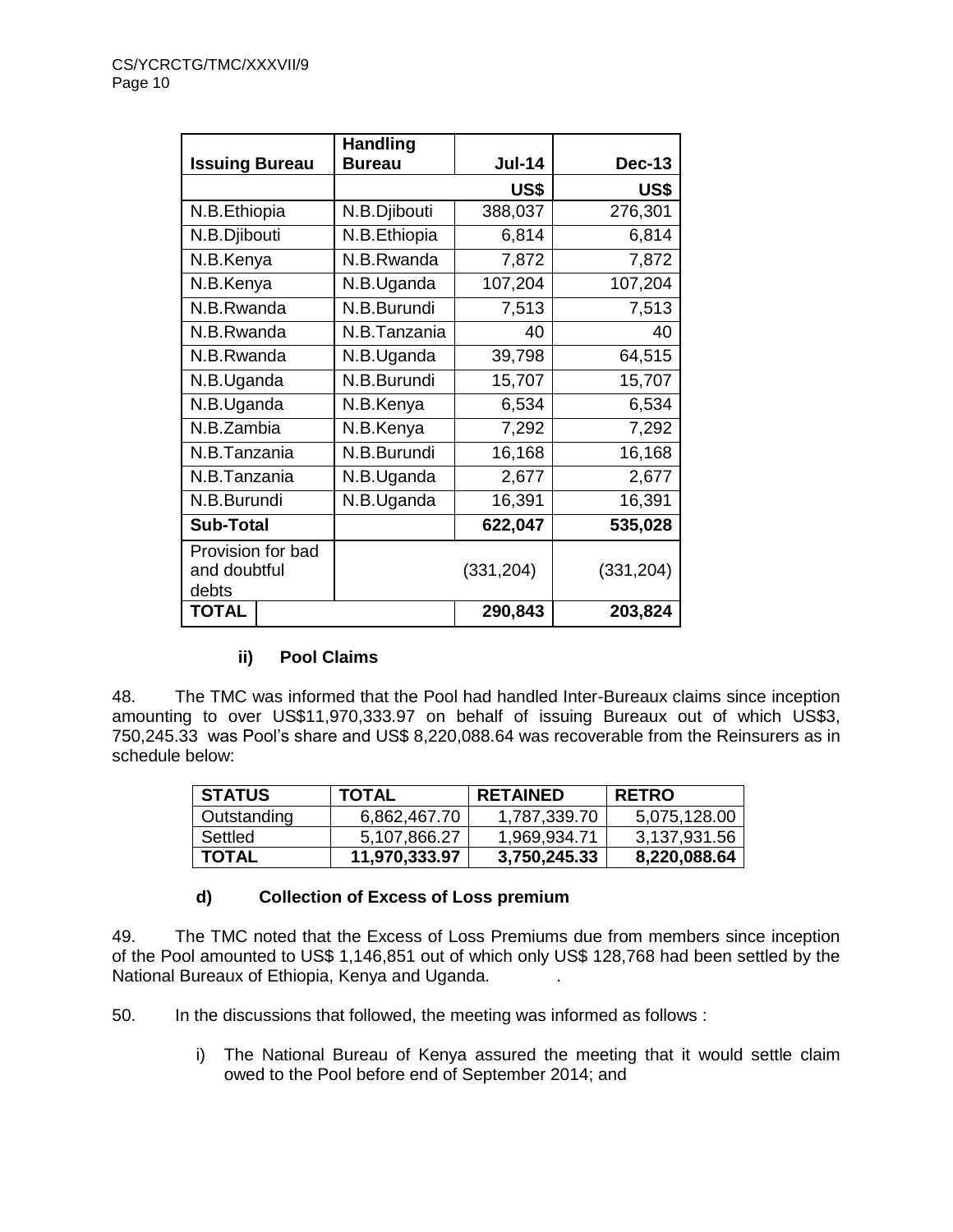ii) Following the bilateral meeting held between the Pool Manager and the National Bureau of Rwanda, the Pool Manager agreed to effect claim reimbursement of US\$62,000 by mid-September 2014 and effect the second payment of US\$150,000 by end of September 2014 to the National Bureau of Rwanda.

### **Recommendations**

51. The TMC recommended that the Pool Managers should close claim files that had been outstanding for over ten years without any movement after confirming the status with the concerned handling Bureaux.

# **Reinsurance Pool Financial Highlights as at 31st July 2014** *(Agenda Item 6)*

52. The Pool Managers presented document number **CS/YCRCTG/TMC/XXXVII/7**: Reinsurance Pool Financial Highlights as at 31<sup>st</sup> July 2014. In their presentation, the Managers informed the meeting that for the period under review the Pool had recorded a Gross Premium Income of US\$1,805,505 representing an increase of  $51.1\%$  over the figure reported for  $31<sup>st</sup>$ July 2013, which was US\$1,194,933. The highlights of the developments, specifically on the Gross Premium Income, Reserve Fund, Total Assets, Capacity Subscription and Short Term Investments for the seven (7) months period were presented as follows:

53. The financial highlights as at  $31<sup>st</sup>$  July 2014

|                           | <b>July 2014</b><br><b>US\$</b> | Growth<br>% | <b>July 2013</b><br>US\$ | Growth<br>% | <b>June 2012</b><br>US\$ |
|---------------------------|---------------------------------|-------------|--------------------------|-------------|--------------------------|
| Gross premium<br>income   | 1,805,505                       | 51.1        | 1,194,933                | 4.6         | 1,142,704                |
| Reserve fund              | 5,540,237                       | 8.8         | 5,092,413                | 5.9         | 4,810,466                |
| <b>Total assets</b>       | 9,590,902                       | 14.6        | 8,368,407                | 3.4         | 8,093,626                |
| Capacity subscription     | 275,000                         |             | 275,000                  | (21.4)      | 350,000                  |
| Short-term<br>investments | 8,243,540                       | 43.3        | 5,752,483                | 5.6         | 5,445,562                |

54. The meeting noted the progress made with appreciation.

## **Pool Managers' Report and Financial Statement, Year ended 31st December 2013** (*Agenda Item 7)*

55. The representative of the Pool Managers presented to the TMC document number **CS/YCRCTG/TMC/XXXVII/8**: COMESA Yellow Card Reinsurance Pool Managers' Report and Financial Statement as 31<sup>st</sup> December 2013. In presenting the report, he pointed out that:

- i) The Pool recorded a Gross Premium Income of US\$ 2,181,034 during the period ended  $31<sup>st</sup>$  December 2013, which shows an increase of 7.7% over the corresponding figure of US\$ 2,024,920 generated in 2012;
- ii) The National Bureaux of Uganda, Kenya and Ethiopia generated the highest premium Iincome, 19%, 17% and 15% respectively;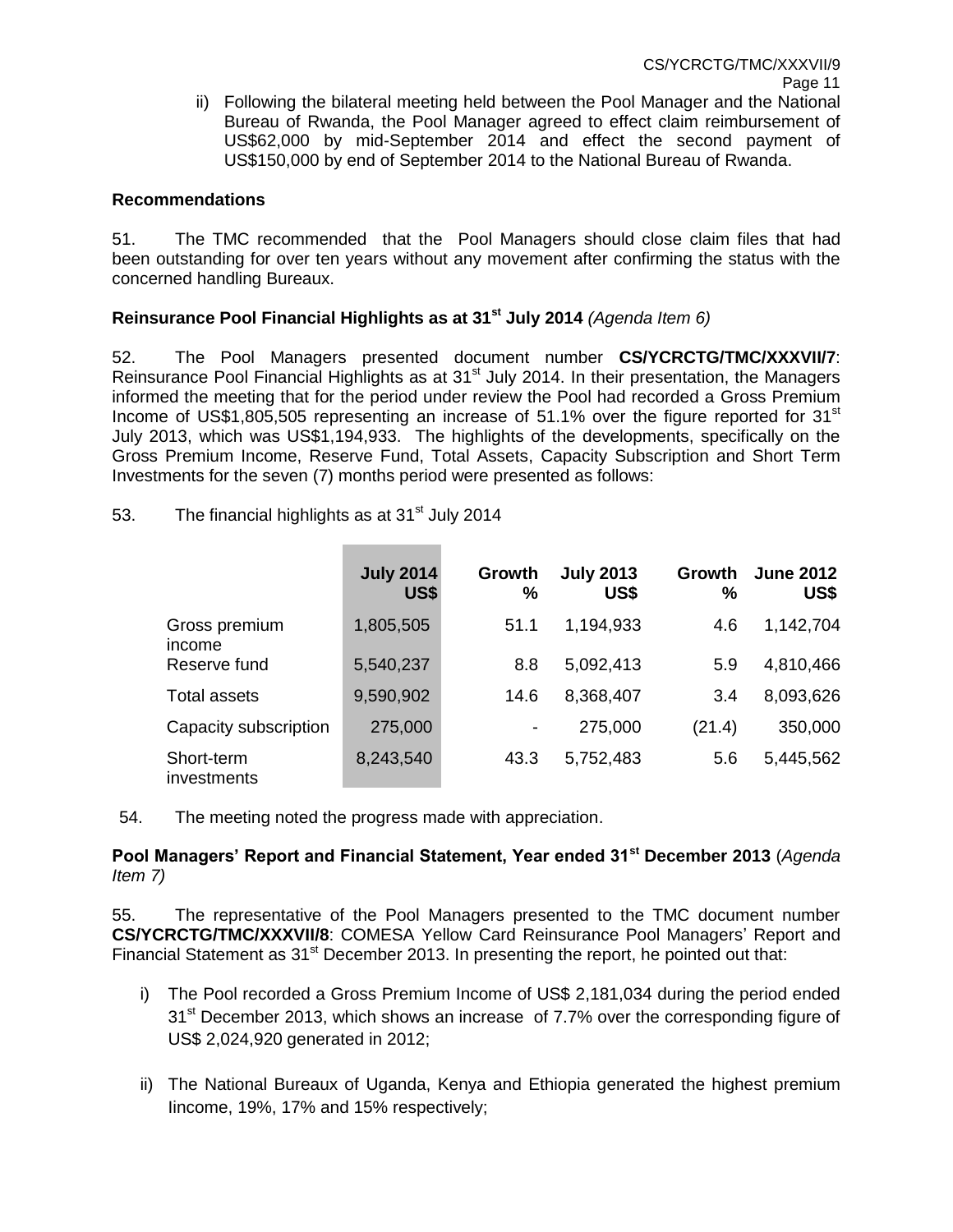- iii) Provision for outstanding claims including IBNR was \$ 396,898 in 2013 compared to \$ 54,393 in 2012;
- iv) The volume of investment increased to \$6,916,090 in 2013 from \$5,760,569 in 2012; and the income realized from Investment during 2013 was \$271,337;
- v) The cost of the excess of loss cover for the year 2013 is US\$ 245,700 compared to US\$ 234,149 incurred in 2012. The cost of  $1^{st}$ ,  $2^{nd}$  &  $3^{rd}$  layers was incurred by the Pool in conformity with the  $25<sup>th</sup>$  Council of Bureaux decision:
- vi) There was no change in the recovery of outstanding Excess of loss premium owing from member Bureaux as the amount stands at \$1,068,491 as at December 2013; and
- vii) The Pool Management fee incurred for the fiscal period was \$218,103.

**Contract Contract Contract Contract** 

56. The TMC noted the financial highlights as shown below:

# **Table 7: Financial Highlights as at 31st December 2013**

|                           | 2013<br><b>US\$</b> | Growth<br>% | 2012<br>US\$ | Growth<br>℅    | 2011<br>US\$ |
|---------------------------|---------------------|-------------|--------------|----------------|--------------|
| Gross premium<br>income   | 2,181,034           | 7.7         | 2,024,920    | 10.5           | 1,832,992    |
| Reserve fund              | 5,177,442           | 9.2         | 4,742,844    | 6.2            | 4,467,452    |
| <b>Total assets</b>       | 8,552,614           | 8.2         | 7,904,791    | 4.0            | 7,604,318    |
| Capacity subscription     | 275,000             | (21.4)      | 350,000      | $\blacksquare$ | 350,000      |
| Short-term<br>investments | 6,916,090           | 20.1        | 5,760,569    | 30.6           | 4,412,076    |

## **Management letter**

57. The Pool Managers further presented the Management letter of the External Auditors: Deloitte and Touche, addressed to the Technical Management Committee. The Committee considered the issues raised by the external Auditors which included underwriting income completeness, unallocated receipts of receivables, long outstanding balance and bad debts provisional policy.

58. The TMC expressed concern that despite increase in investment amount from US\$5.7m to US\$6.9m, the investment income had declined from US\$0.391 to US\$0.271, thus the TMC urged the Pool Managers to come up with other investment options.

## **Recommendations**

59. The TMC recommended that: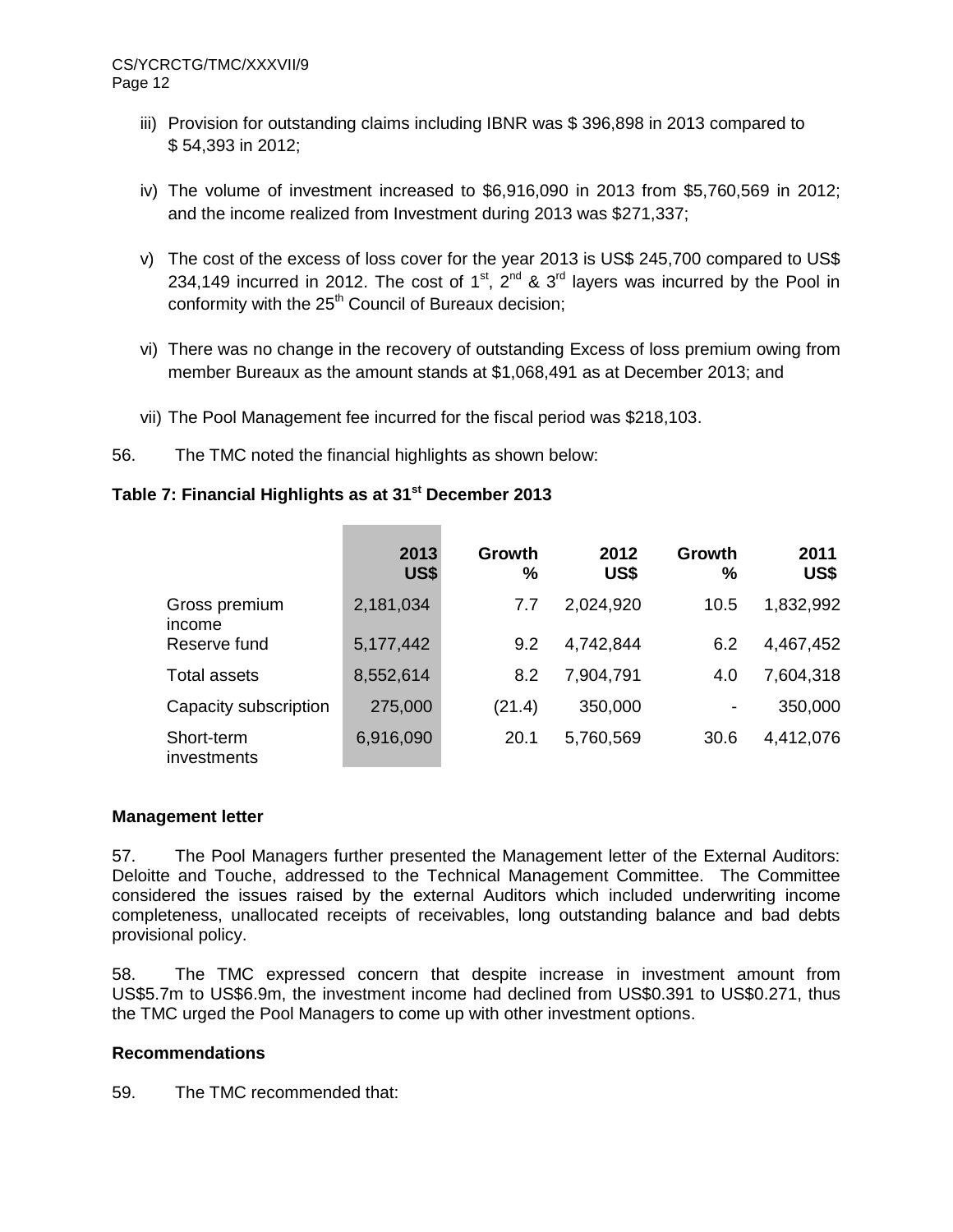- i)National Bureaux which had rolled out the YC-MIS should ensure that all issued Yellow Cards are posted and uploaded in the online system;
- ii) The Pool Managers should intensify recovery of Inter-Bureaux claims and Claims recovery from Reinsurers;
- iii) The Pool Managers in consultation with the Secretariat should develop the Bad Debts Provision Policy; and
- iv) The Pool Managers should submit an investment proposal on various instrument options including real property and equity aimed at improving investment incomes.

60. The TMC recommended that the Pool Manager should finalize and submit the dividend Policy to the 38<sup>th</sup> Meeting of the TMC.

#### **Recommendations**

61. The Committee received the External Auditors' Report and agreed to recommend to the Council of Bureaux the following:

- a) The Current Reinsurance Pool Auditors, Delloite & Touche, be appointed as External Auditors for the year 2014(refer Article 6.4(i) of the Pool Constitution);and
- b) The audited accounts be submitted for consideration and approval, as provided in Article 6 item 4 (d) and (f) of the Constitution of the COMESA Yellow Card Reinsurance Pool.

#### **Progress report on the implementation of the YC-MIS** *(Agenda Item 8)*

62. The Secretariat presented documents number **CS/YCRCTG/TMC/XXXVII/10(a) and (b)** namely; Implementation of the YC-MIS- Country reports and Implementation and Development of the YC-MIS respectively and the highlights of the presentation were as follows:

## **a) Implementation of the YC-MIS - Country Reports**

63. In its presentation, the Secretariat recalled the recommendation of the 36<sup>th</sup> Meeting of the TMC that National Bureaux who had implemented the YC-MIS should conduct evaluation assessment on the utilization of the YC-MIS by their member Insurance Companies and take those members not using the system in their Yellow Card operations to task.

64. The TMC was informed that only five member Bureaux provided their country reports on the status of implementation of the YC-MIS, namely; Kenya, Rwanda, Uganda, Zambia and Zimbabwe. According to the reports submitted, out of the 99 Primary Insurance companies, 67 companies were utilizing the YC-MIS and had issued 26,912 Yellow Cards.

65. The TMC was also informed that a number of challenges/issues were raised by the users among others the following: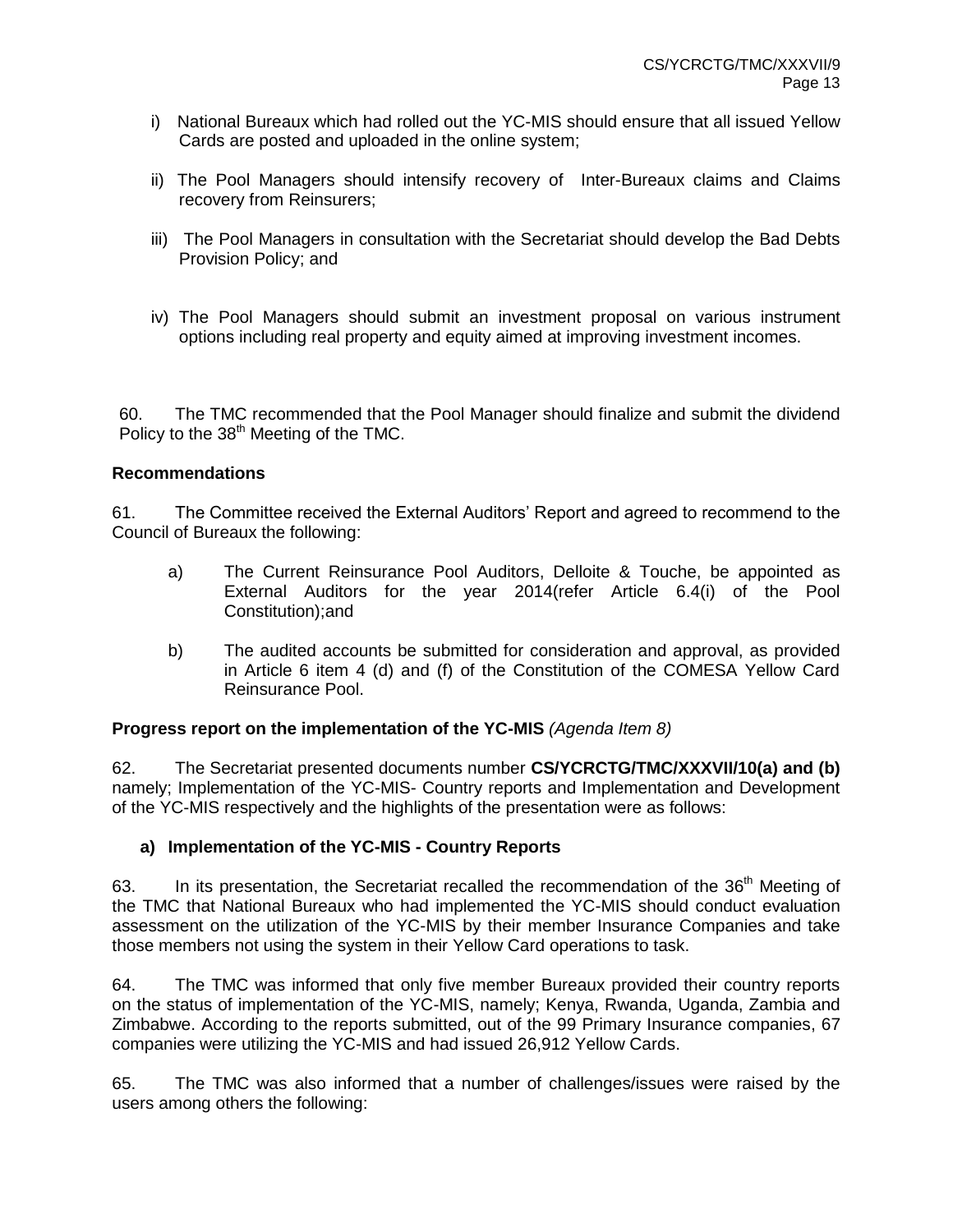- i) Printing misalignment;
- ii) Non restriction of numbers of orders PIC can make for supply of books;
- iii) Lack of reports and claims modules;
- iv) Lack of suggested solutions when encounter with a system error message;
- v) Lack of automatic email alerts to National Coordinators' official emails when PICs make orders Yellow Card supplies;
- vi) Lack of user manuals;
- vii) Slow in the processing speed of the YC-MIS; and
- viii) Lack of page headings in the MIS making it difficult to tell where one is.

## **b) Implementation and development of the YC-MIS**

66. The TMC was further informed that the developed YC-MIS which is a web based IT tool meant to enhance the day to day operations of the Yellow Card Scheme was pilot tested in the Northern Corridor countries between 2011-12 and had been implemented in all the Member States except DR Congo and Eritrea.

67. The Secretariat informed the TMC that the developed YC-MIS can be accessed through the link [http://ycmis.comesa.int](http://ycmis.comesa.int/) and that it has six modules, namely: Information dissemination; Stock Management, Issuance of YC; Claim & Reimbursements, Reports and Settings Modules.

68. The TMC was also informed on the progress made in addressing operational issues raised by the stakeholders and developing outstanding modules and enhancement works.

#### **Recommendations**

69. The TMC having considered the report, made the following recommendations:

- i) National Bureaux IT Focal points and Coordinators should monitor the utilization of the YC-MIS and sanction any member company that was not using the system;
- ii) National Bureaux to provide system utilization reports to Secretariat on a quarterly basis showing the challenges faced and measures put in place to address them; and
- iii) The Secretariat should finalize all YC-MIS outstanding operational issues and system enhancement by 31<sup>st</sup> October 2014.

#### **Draft Financial Statement of the Yellow Card Council of Bureaux for 2013/2014 financial year** *(Agenda Item 9)*

70. The Secretariat presented the Draft Financial Statement of the Yellow Card Council of Bureaux for 2013/2014 financial year. In the presentation of the report, highlights on the income statement, Cash flow statement and the Balance Sheet among other items were provided.

71. The Council of Bureaux noted that the External Auditors, Messrs Grand Thornton had provided a draft Financial Statement of the Yellow Card Council of Bureaux.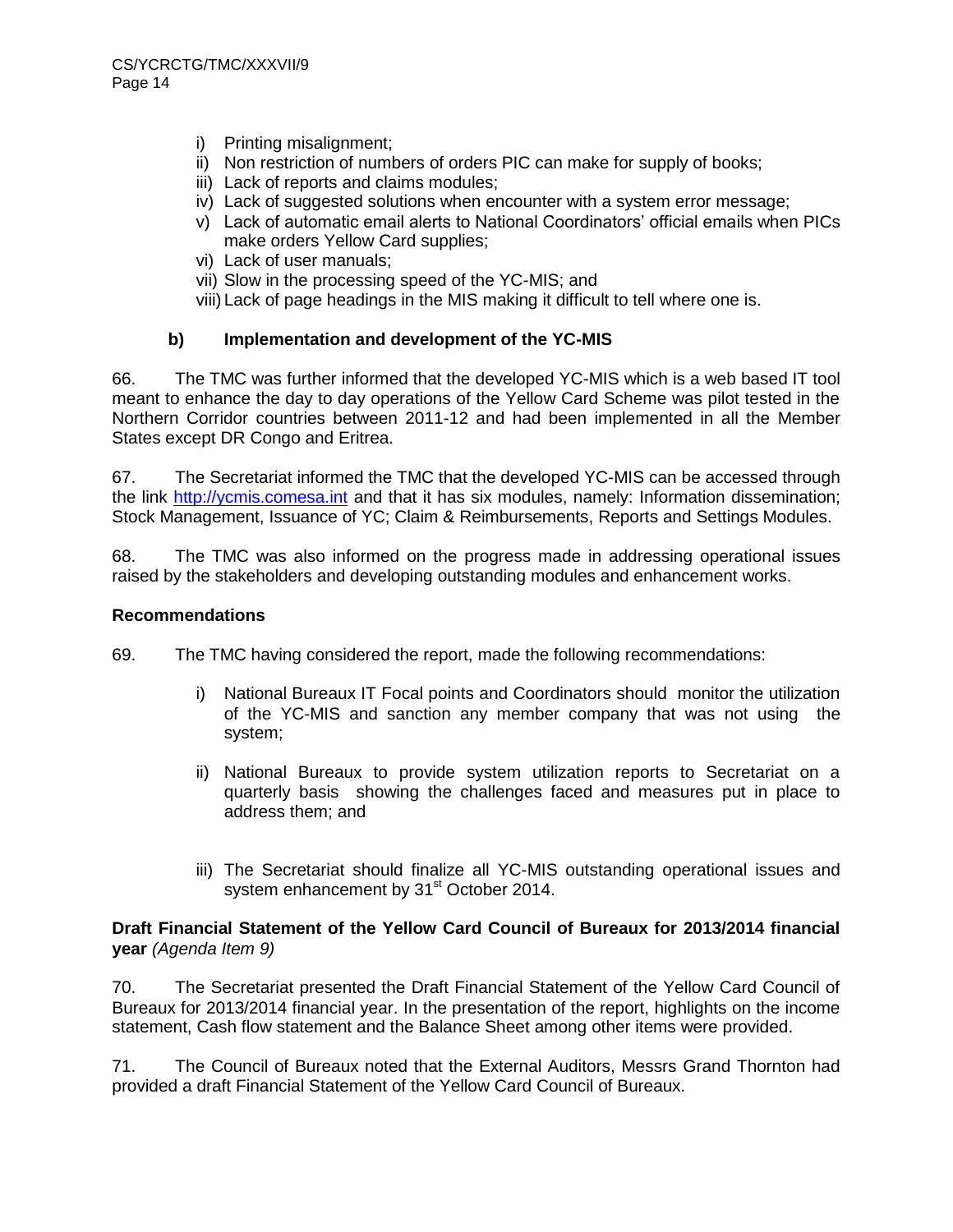#### **Recommendation**

72. The Meeting noted the draft report and recommended that the Secretariat should provide an explanation note where there is significant variance between budgeted and actual figures and submit the final Financial Statement of the Yellow Card Council of Bureaux for 2013/2014, to the next meeting of the Council of Bureaux.

#### **Date and Venue of the next meeting (***Agenda Item 10)*

73. The meeting recalled its earlier proposal that the hosting of the TMC meeting be held on rotational basis among the TMC members and recommended that the National Bureau of Burundi should host the 38<sup>th</sup> Meeting of the TMC.

74. The National Bureau of Burundi informed the meeting that general elections in the country would be held in Burundi in April 2014; however, he would consult with Management and advise the Secretariat.

## **Any Other Business** *(Agenda item 11)*

75. The National Bureau of Uganda informed the Meeting that on  $4<sup>th</sup>$  April 2013 the Bureau received a letter from the Insurance Regulatory Authority of Uganda indicating that they had received a complaint from a claimant and urging them to give the matter an urgent attention. The National Bureau further informed the meeting that the case brought to their attention was regarding a death claim by Nancy Shelby, of over US\$1.9 Million which occurred in 2009 on a card issued in Rwanda. The Meeting was informed that the claim quantum was way above the limit of liability provided by the statute and because of the magnitude of the claim amount and the pressure that the National bureau was receiving, the issue required guidance and direction from all concerned parties including the Pool, the Secretariat and the TMC.

76. In the discussion that ensued, the Secretariat informed the Meeting that they had provided guidance on the subject claim issue. In this regard the Secretariat pointed out that in line with the provision of the Protocol on the Establishment of a Third Party Motor Vehicle Insurance (Yellow Card) Scheme, under Article 2, the claims amount payable under the Yellow Card cover for death or bodily injury should be as prescribed in the compulsory third party motor vehicle insurance law of Uganda and the National Bureau was advised to handle the case accordingly.

77. The National Bureau of Rwanda informed the Meeting that they were only notified about the claim in 2013 and that they were willing to render any support that the handling Bureau would require.

78. The National Bureau of DR Congo expressed concern that DR Congo motorists with Yellow Cards involved in accidents in neighboring countries were being apprehended and their vehicles detained until the claims were settled and requested that such action should be stopped as it was out of the Yellow Card practices.

79. The Chairperson urged National Bureaux to resolve claims issues through bilateral discussions and consultations with the Secretariat and claims issues should only be referred to the TMC Meetings when National Bureaux failed to resolve them accordingly. The Chairperson further suggested that a dialogue box should be introduced on the YC-MIS to enable National Bureaux share information on issues of claims.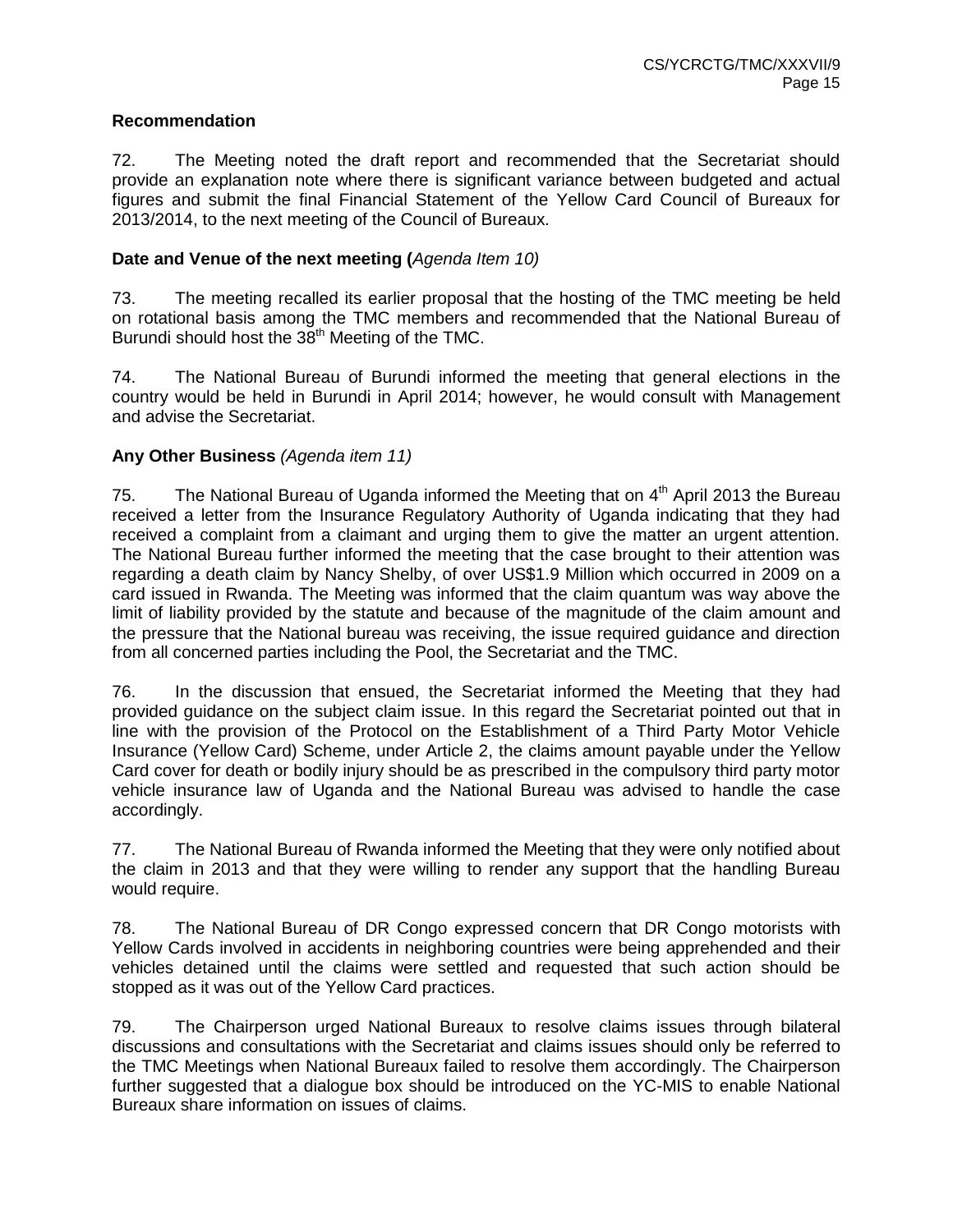## **Recommendation**

80. The TMC advised the National Bureau of Uganda to handle the subject claims according to the Yellow Card instruments and report the development on the claim case to the next TMC Meeting.

#### **Adoption of the report and closure of the meeting** *(Agenda item 12)*

81. The Meeting considered the draft report paragraph by paragraph and adopted the report after making some amendments.

82. At the close of the meeting, the delegate from the National Bureau of DR Congo, Mr. Bushiri Ramanzani, Directeur de Region Sud/Est, Société Nationale d'Assurances (SONAS) thanked the Government and people of Kenya and Insurance Industry of Kenya for the warm hospitality extended to the delegates during their stay in Nairobi. He also thanked the National Bureau of Kenya, Kenya-Re for hosting the meeting and for the excellent facilities offered to the delegates. Mr. Ramanzani commended the Chairperson for the manner he guided the meeting deliberations, and also thanked the COMESA Secretariat for the good organization of the meeting and the delegates for having found time to attend the meeting and for their valuable contributions made during the deliberations.

83. In closing the meeting, the Chairperson thanked all the delegates for their valuable contributions and wished them a safe journey to their respective Countries.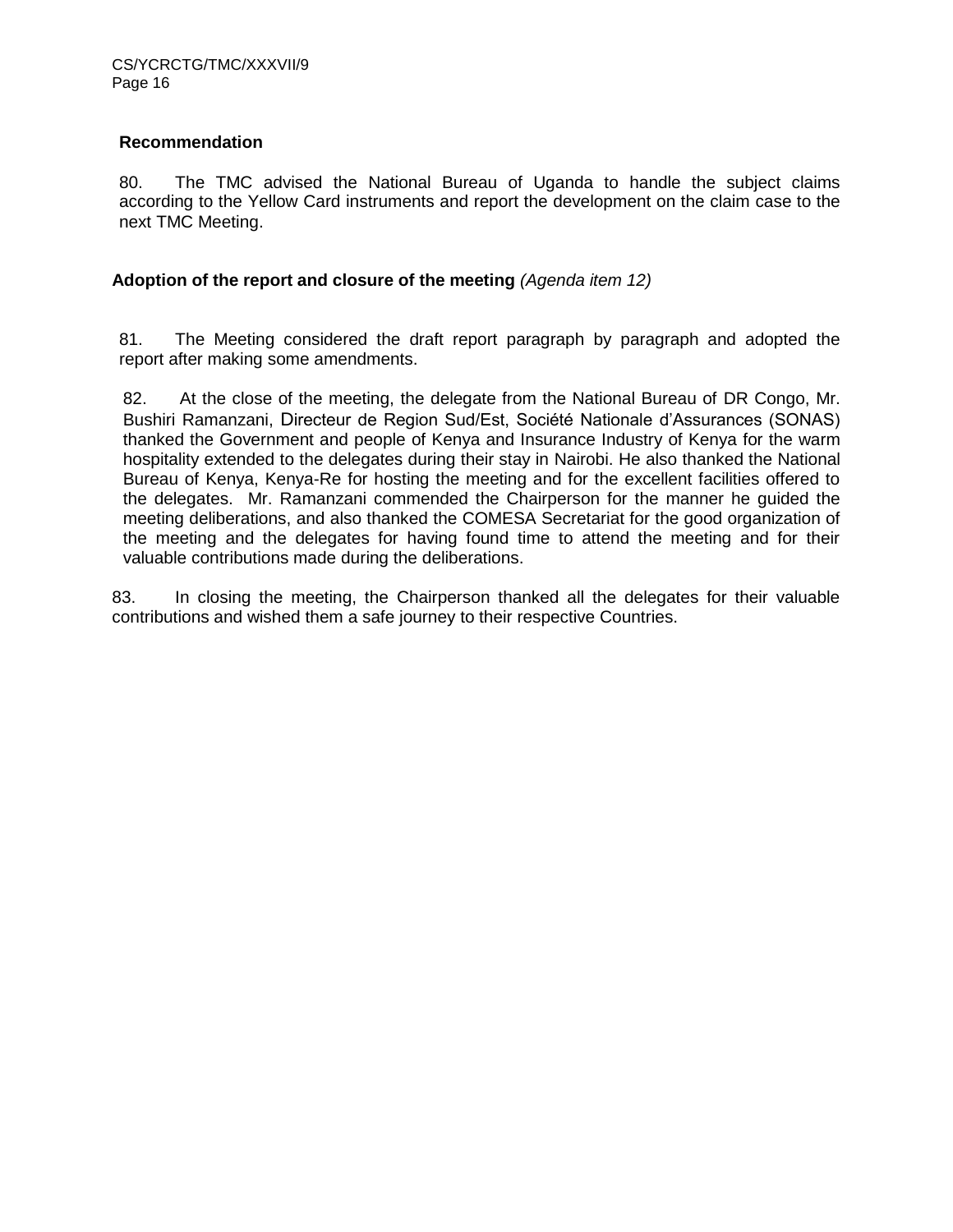## **Premium Returns and Collections**

# **Table I 2014 Premiums booked & Returns**

|                |           |              | <b>Figs</b><br>in |            |              |                   |
|----------------|-----------|--------------|-------------------|------------|--------------|-------------------|
| Table I        | 2014      |              | <b>US\$.</b>      |            |              |                   |
| <b>Bureau</b>  | 100%      | 30%          | 5%                | <b>NET</b> | <b>NO OF</b> | <b>U/W PERIOD</b> |
|                |           | <b>SHARE</b> |                   |            | <b>CARDS</b> |                   |
|                | (USD)     |              | COMM.             | TO POOL    |              |                   |
| Kenya          | 2,071,477 | 621,443      | 32,841            | 588,592    | 14,374       | July 13-Jun 14    |
| Uganda         | 984,843   | 295,453      | 14,773            | 280,680    | 11,103       | Aug 13-Jun 14     |
| Zimbabwe       | 590,717   | 177,215      | 8,861             | 168,354    | 6,952        | Sep 13-Mar 14     |
| Ethiopia       | 557,333   | 167,200      | 8,360             | 158,840    | 15,287       | Nov 13-May 14     |
| Tanzania       | 529,697   | 158,909      | 7,945             | 150,964    | 7,221        | Sep 13-Mar 14     |
| <b>Burundi</b> | 348,697   | 104,609      | 5,230             | 99,379     | 19,124       | May13-June14      |
| Djibouti       | 347,317   | 104,195      | 5,210             | 98,985     | 1,446        | Jul 13-Jun 14     |
| Zambia         | 336,030   | 100,809      | 5,040             | 95,769     | 13,281       | Dec 13-Jun 14     |
| <b>DRC</b>     | 179,507   | 53,852       | 2,693             | 51,159     | 2,923        | Sep 13-Feb14      |
| Rwanda         | 72,737    | 21,821       | 1,091             | 20,730     | 3,224        | Oct 13-Mar 14     |
| Total          | 6,018,355 | 1,805,505    | 92,044            | 1,713,461  | 94,935       |                   |

# **Table II Premium Collections 2014 & 2013**

|                              | <b>July 2014</b> | <b>July 2013</b> |
|------------------------------|------------------|------------------|
| <b>Description</b>           | <b>USD</b>       | <b>USD</b>       |
| National Bureau of Kenya     | 528,694.78       | 258,921.57       |
| National Bureau of Uganda    | 230,372.00       | 44,838.00        |
| National Bureau of Zimbabwe  | 220,046.28       | 70,897.90        |
| National Bureau of Ethiopia  | 187,641.73       | 256,793.79       |
| National Bureau of Tanzania  | 144,795.19       | 57,238.12        |
| National Bureau of Zambia    | 111,641.93       |                  |
| National Bureau of Djibouti  | 108,893.58       | 2,024.13         |
| National Bureau of Burundi   | 93,773.16        | 25,875.52        |
| National Bureau of D R Congo | 77,000.00        | 168,186.19       |
| National Bureau of Rwanda    | 38,348.02        | 72,041.11        |
| National Bureau of Malawi    | 21,805.98        |                  |
| Totals                       | 1,763,012.65     | 956.816.33       |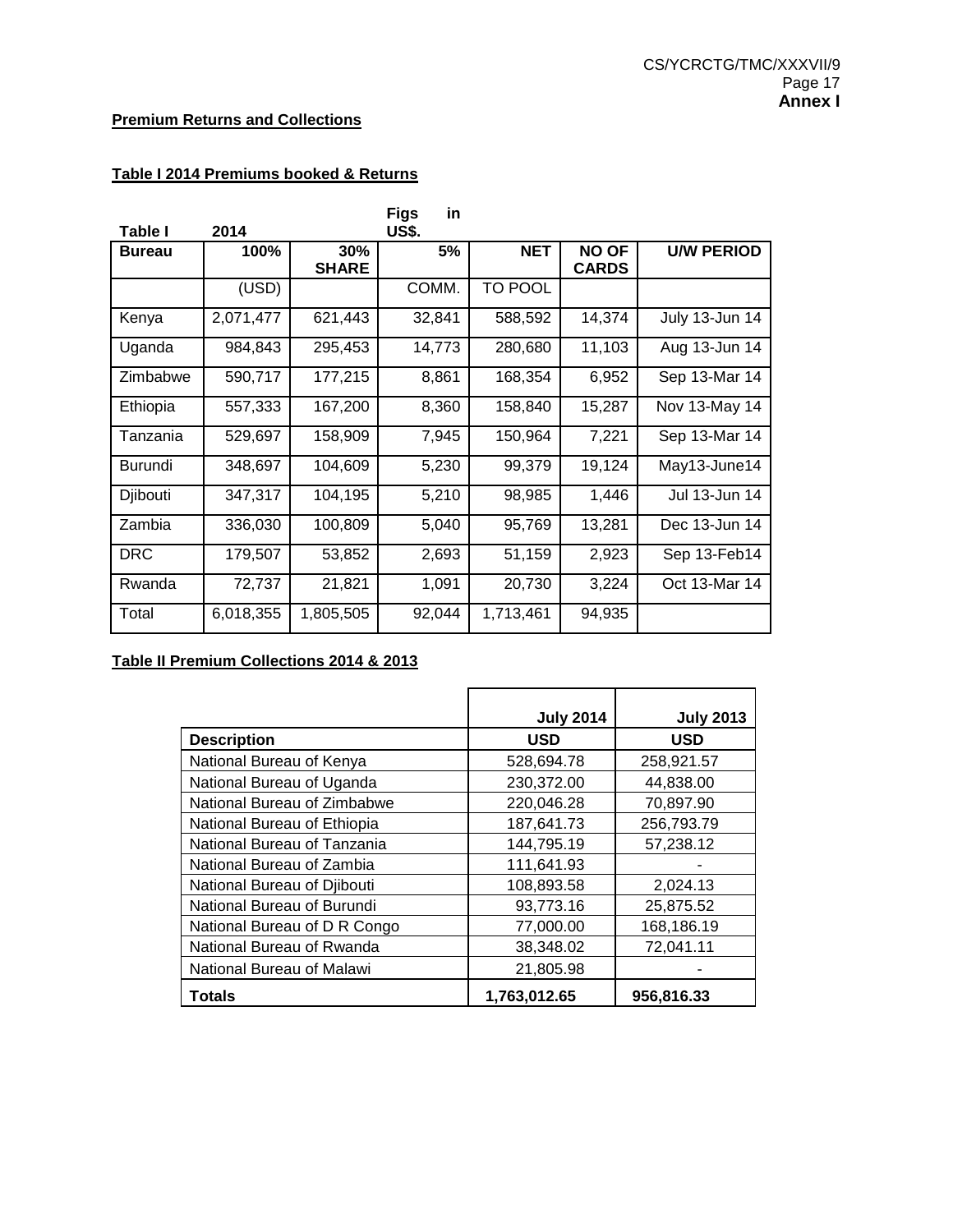**ANNEXE II**

#### **LIST OF PARTICIPANTS LISTE DES PARTICIPANTS**

#### **BURUNDI**

Mr Bimenyimana Oswald, Chef Regional Sud, SOCABU, BP 2440, Bujumbura, Tél : +257 78110296, Fax: +257 22226803, E-mail: [libreoswald@yahoo.fr,](mailto:libreoswald@yahoo.fr) [socabu@socabu](mailto:socabu@socabu-assurances.com)[assurances.com](mailto:socabu@socabu-assurances.com)

#### **REPUBLIQUE OF DJIBOUTI/REPUBLIQUE DE DJIBOUTI**

Mr David Boucher, Sales Manager, GXA Insurances, BP 200, Djibouti, Tél: +253 77860636, Fax: +253 21353056, E-mail: [boucherd@intnet.dj](mailto:boucherd@intnet.dj)

#### **ETHIOPIA/ETHIOPIE**

Mr Abdulaziz Fikry Abdulmejid, Director MICBRBOD and Coordinator of National Bureau of Ethiopia, P O Box 2545, Tel : +251 911217152, E-mail : [comesaycard@ethionet.et](mailto:comesaycard@ethionet.et)

#### **KENYA**

Mr Robert Simiyu Namunane, Underwriter Reinsurance Department, Kenya Reinsurance Corporation Ltd, P O Box 30271 00100 Nairobi, Kenya, 15<sup>th</sup> Floor, Reinsurance Plaza, Taifa Road, Aga Khan Walk, Nairobi, Tel : +254 20 2202283, +254 702800098, Fax: (254 2) 2252106, 340486, 2251887, 2223944, 340967, Email: namunan[e@kenyare.co.ke;](mailto:m@kenyare.co.ke)

Ms Alice Mbutu, Manager – Local Business, Kenya Reinsurance Corporation, P O Box 30271- 00100, Mobile : +254 703083281, E-mail : [mbutu@kenyare.co.ke](mailto:mbutu@kenyare.co.ke)

Mr Linus Onditi Kowiti, Assistant Manager (Local Business Unit) Kenya Reinsurance Corporation, P O Box 30271 – 00100 Nairobi, Tel : +254 2 2240188, E-mail : [kowiti@kenyare.co.ke](mailto:kowiti@kenyare.co.ke)

#### **UGANDA/OUGANDA**

Mr Bayo Folayan, Managing Director, National Insurance Corporation Ltd, P O Box 7134 Kampala, Tel: +256 772 728555, Fax: +256 414 259925, E-mail: **bfolayan@nic.co.ug**; [mdnic@nic.co.ug](mailto:mdnic@nic.co.ug)

Ms Stella Ajilong, Underwriting Manager, National Insurance Corporation Ltd, P O Box 7134 Kampala, Tel: +256 702 848278, Fax: +256 414 259925, E-mail: [sajilong@nic.co.ug;](mailto:sajilong@nic.co.ug) [nic@nic.co.ug](mailto:nic@nic.co.ug)

#### **ZIMBABWE**

Mr Patrick Munyaradzi Kusikwenyu, Managing Director Sanctuary Insurance, NBZ, 4 Josiah Tongogara, Tel: +263 712 435 710, E-mail: [Patrick@sanctuary.co.zw](mailto:Patrick@sanctuary.co.zw)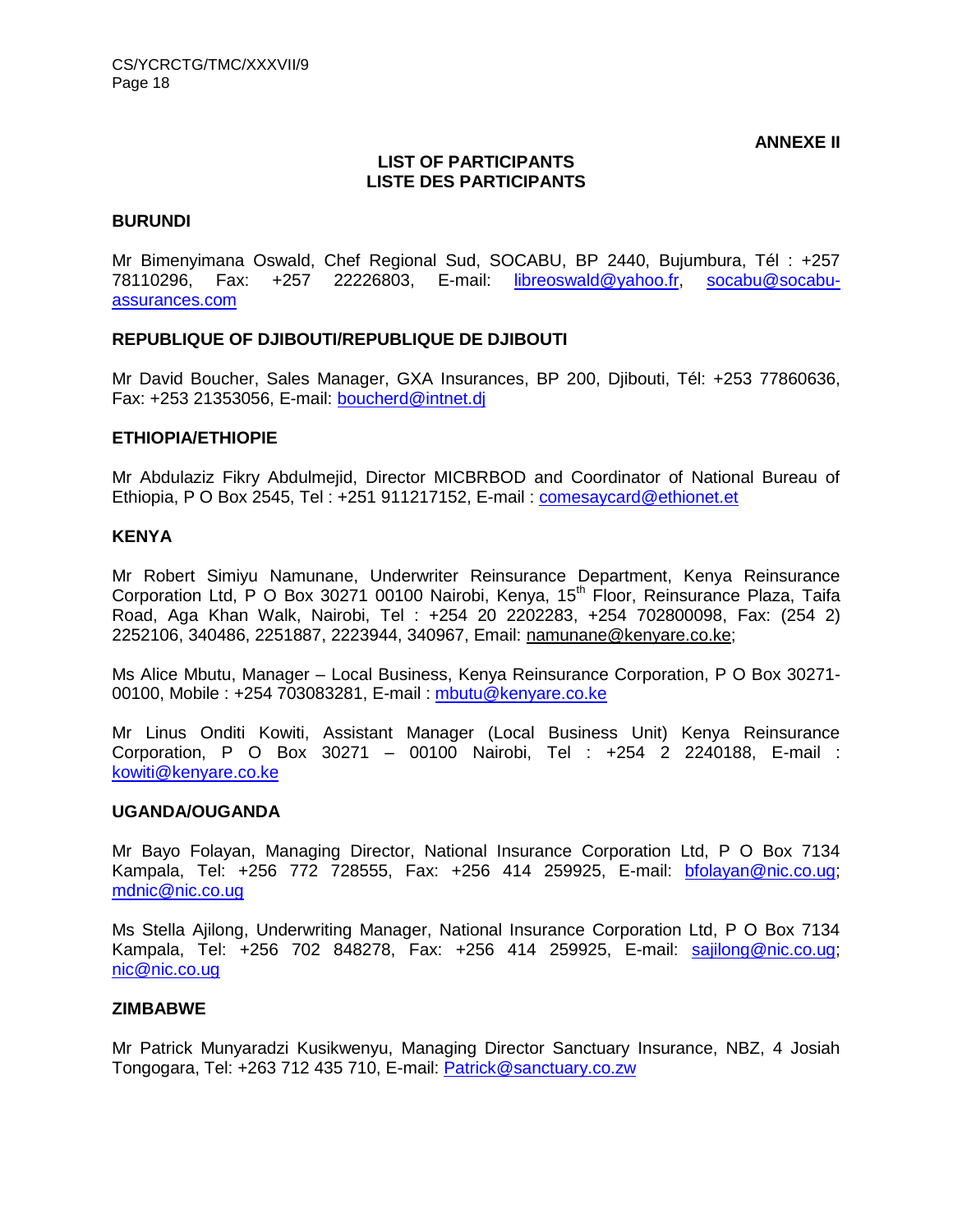## **ZEP-RE (PTA Reinsurance Company)**

Mr David Kiritu Njege, Pool Managers, ZEP-RE (PTA Reinsurance Company), Longonot Road, Upper Hill, P O BOX 42769-00100, Nairobi, KENYA, Tel: +254 722839486/4973000, Fax: +254 20-2738444, E-mail: [dnjege@zep-re.com,](mailto:dnjege@zep-re.com) [mail@zep-re.com](mailto:mail@zep-re.com)

Mr Charles Obae Matoke Monda, Underwriter, ZEP-RE (PTA Reinsurance Company), Longonot Road, Upper Hill, P O BOX 42769-00100, Nairobi, KENYA, Tel: +254 20 273 8000, Fax: +254 20-2738444, E-mail: [cobae@zep-re.com,](mailto:cobae@zep-re.com) [mail@zep-re.com](mailto:mail@zep-re.com)

Mr Sammy Rutto Silamoi, Chief Accountant, ZEP-RE (PTA Reinsurance Company), Longonot Road, Upper Hill, P O BOX 42769-00100, Nairobi, KENYA, Tel: +254 20 2738000, Fax: +254 20-2738444, E-mail: [silamoi@zep-re.com;](mailto:silamoi@zep-re.com) [mail@zep-re.com](mailto:mail@zep-re.com)

#### **OBSERVERS/OBSERVATEURS**

#### **DEMOCRATIC REPUBLIC OF CONGO/REPUBLIQUE DEMOCRATIQUE DU CONGO**

Mr Bushiri Ramazani, directeur de Region Sud/Est, Société Nationale d'Assurances (SONAS), Mobile : +243 999932272, E-mail : [bushirir@yahoo.fr,](mailto:bushirir@yahoo.fr) [bushiriramazani@gmail.com](mailto:bushiriramazani@gmail.com)

Mr André Musumbila Zima Kambi, Chef d'Agence de Goma, Société Nationale d'Assurances (SONAS), Tél : +243 997556917, E-mail : [amusul\\_zima@yahoo.fr](mailto:amusul_zima@yahoo.fr)

Mr Nyongolo Mukambilwa Emmanuel, Fondé de Pouvoir, Responsable Adjoint de la Direction des Réassurances, Société Nationale d'Assurances (SONAS), Sarl, BP 3443, Kinshasa, Tél: +243816566585, +243 7823697, E-mail: [emmukambilwa@yahoo.com](mailto:emmukambilwa@yahoo.com)

#### **RWANDA**

Mr Soji Emiola, Managing Director,Société Nouvelle d' Assurances du Rwanda (SONARWA),P.O. Box 1035, Kigali, Rwanda,Tel: +250573550, +250 788383691, Fax: +250572052,Email: [sonarwa@rwanda1.com,](mailto:sonarwa@rwanda1.com) [soji.emiola@sonarwa.co.rw](mailto:soji.emiola@sonarwa.co.rw)

Mr Herbert Bamiika, Technical Director, SONARWA, P O Box 1035 Kigali, Tel :+250 788533686, E-mail : [sonarwa@rwanda1.com,](mailto:sonarwa@rwanda1.com) [bamiikahr@yahoo.fr;](mailto:bamiikahr@yahoo.fr) [Herbert.bamiika@sonarwa.co.rw](mailto:Herbert.bamiika@sonarwa.co.rw)

#### **COMESA SECRETARIAT/SECRETARIAT DU COMESA**

## **COMESA CENTRE, Ben Bella Road, Lusaka, Zambia, P O Box 30051, Tel: +260 211 229726-32, Fax: +260 211 225107**

Mr Berhane Giday, Chief Programme Officer (YC-RCTG), E-mail : [bgiday@comesa.int](mailto:bgiday@comesa.int) Mr Debebe Tamene, Senior Insurance Expert, E-mail: [dtamene@comesa.int](mailto:dtamene@comesa.int) Mr Chris Hakiza, Senior Customs Expert, E-mail: [chakiza@comesa.int](mailto:chakiza@comesa.int) Mr Kelvin Chisongo, Insurance Expert, E-mail: [kchisongo@comesa.int](mailto:kchisongo@comesa.int) Mrs Rose Kabangu Kapembwa, Senior Bilingual Administrative Secretary, E-mail: [rkabangu@comesa.int](mailto:rkabangu@comesa.int) Mr Yamba Chotela, Accountant, E-mail : [ychotela@comesa.int](mailto:ychotela@comesa.int)